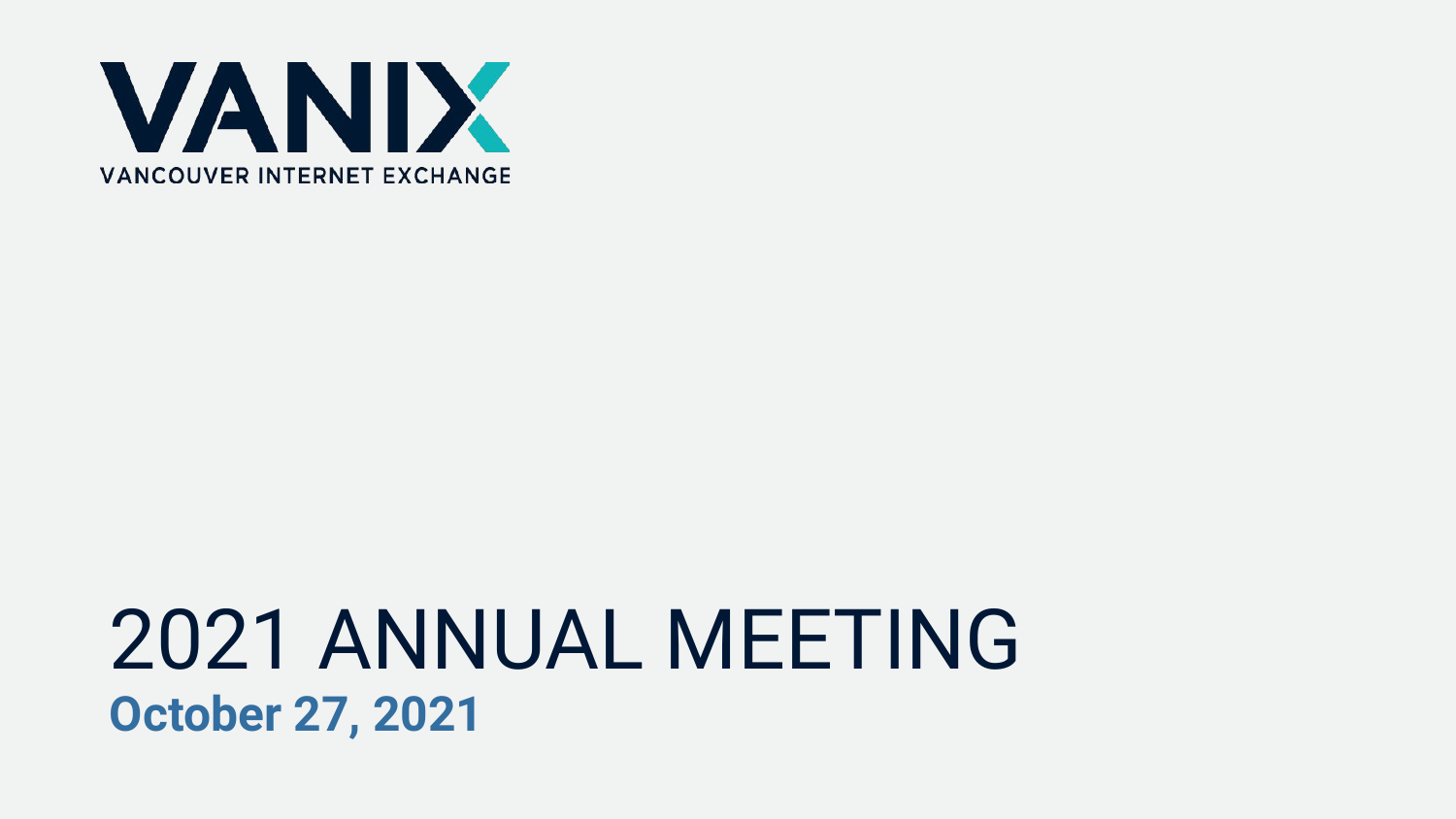#### Verification of Quorum & Call to Order **VANCOUVER INTERNET EXCHANGE**

•The Chair of the meeting verifies that there is a valid quorum for the meeting and, if so, calls the meeting to order.

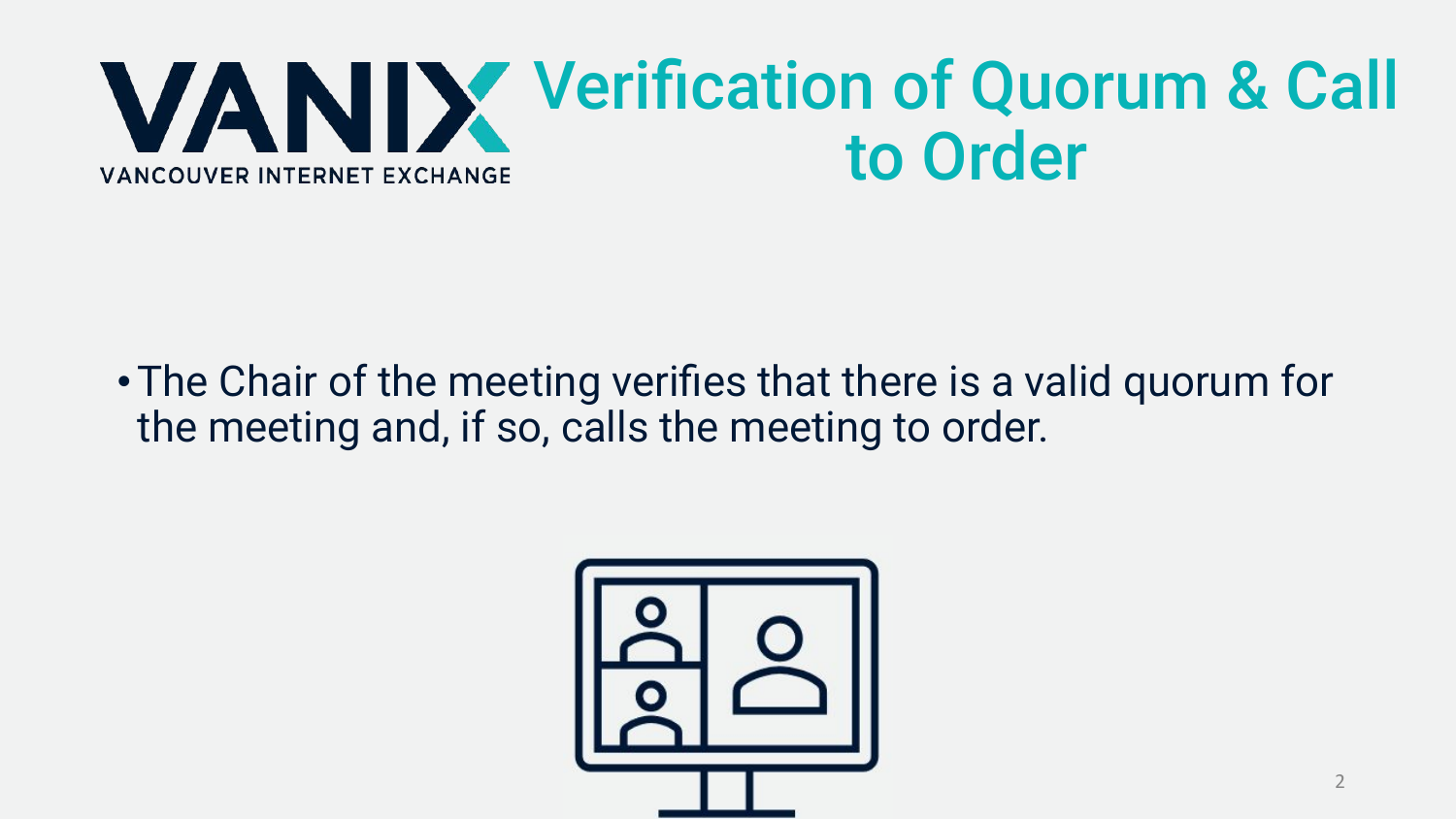

### Overview of 2021 AGM Process

- 1. Verification of quorum and call to order
- 2. Explain purpose, nature and process for AGM
- 3. Work through AGM agenda
- 4. Following the AGM are reports on progress, operations and strategic plan

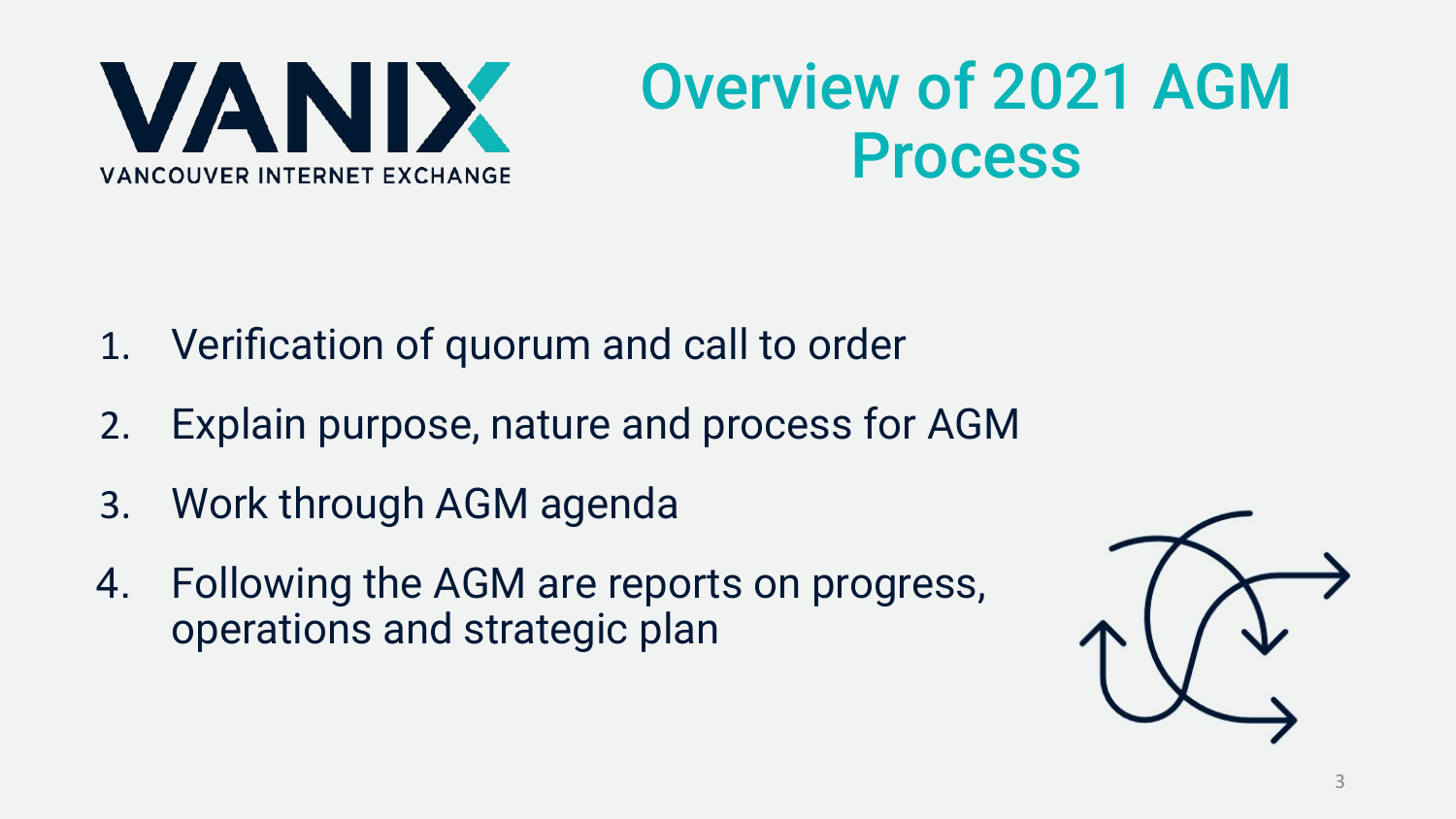

## Purpose of the AGM

- •Review past performance
- •Receive (not approve) the 2020 financial statements of VANIX
- Ensure that a board of directors and public accountant acceptable to the members are in place going forward, according to law and the articles and by-laws of VANIX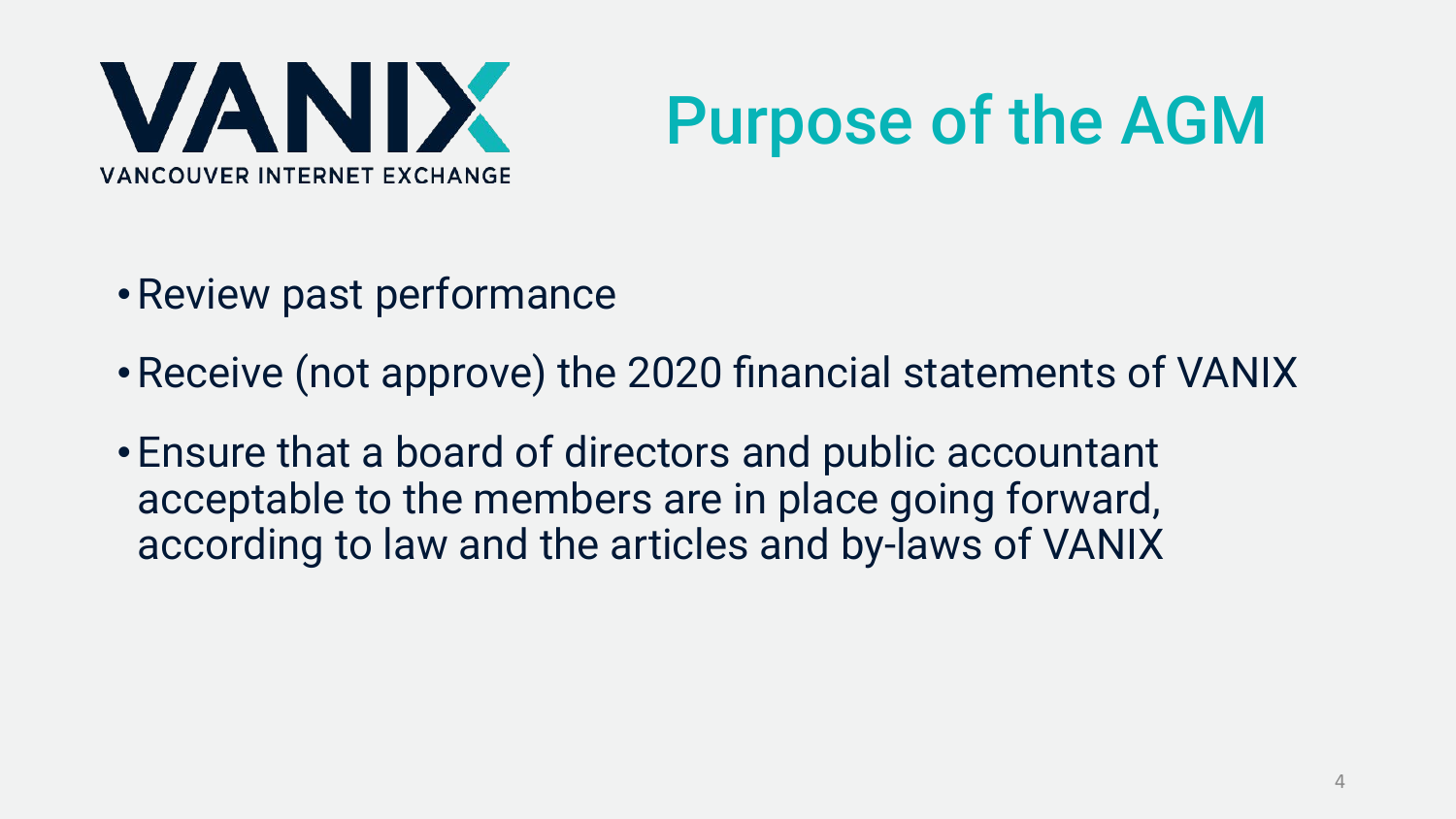#### What Does Not Happen at VANIX the formal part of the AGM? **VANCOUVER INTERNET EXCHANGE**

- Not a management meeting
- •A session will be held immediately following the conclusion of the formal part of the AGM, for:
	- Discussion of VANIX 2021 activities
	- A report from the Operations Committee
	- A review of our 2022 2024 Strategic Plan
	- Seeking input from the VANIX Community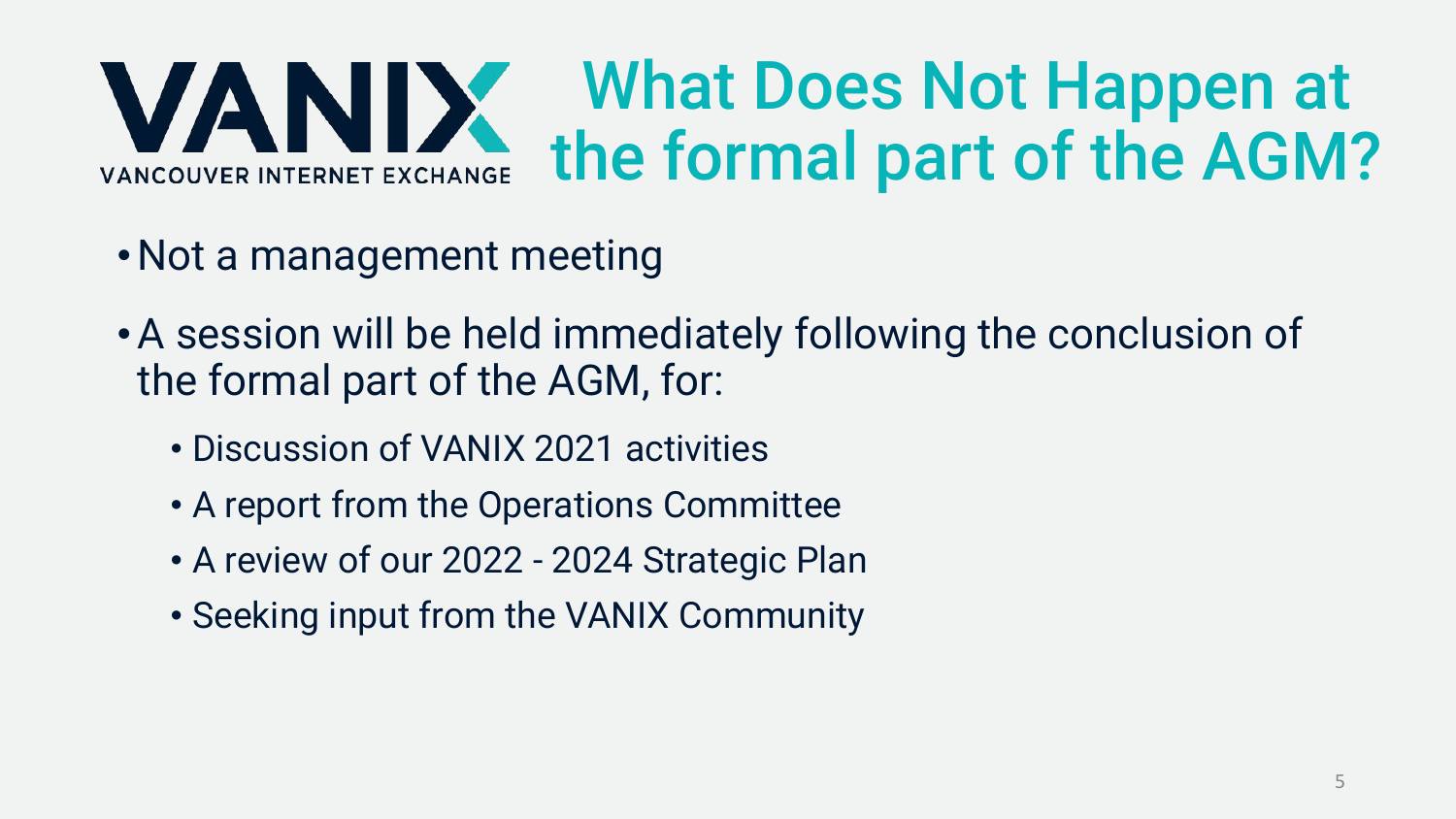

- Members' Designated Member Representatives ("DMRs") or their Proxyholders
	- Members are those corporate entities that participate in the VANIX exchange and have chosen to apply for and been accepted as corporate members and remain in good standing
	- Members participate in member meetings, such as the AGM, through their DMRs, as recorded with the Corporation
	- DMRs who could not attend in person had the option to appoint proxyholders to act in their stead within an accepted timeline
- VANIX Directors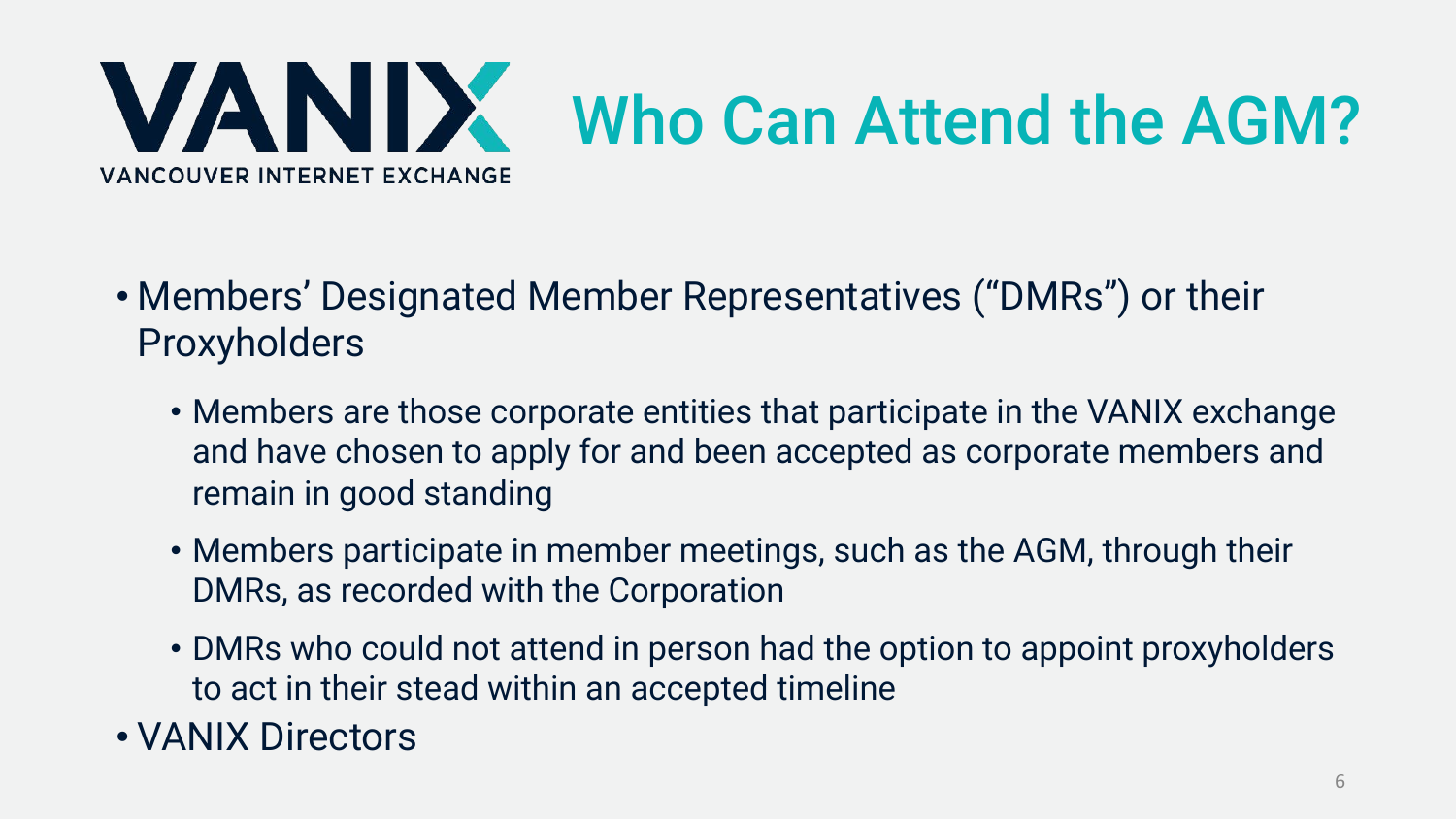

- •VANIX Public Accountant
- •VANIX Counsel
- •Individuals from member and participant organizations, as well as individuals interested in the affairs of VANIX or peering in Greater Vancouver
- •Anyone that the Chair of the meeting or the members admit to the meeting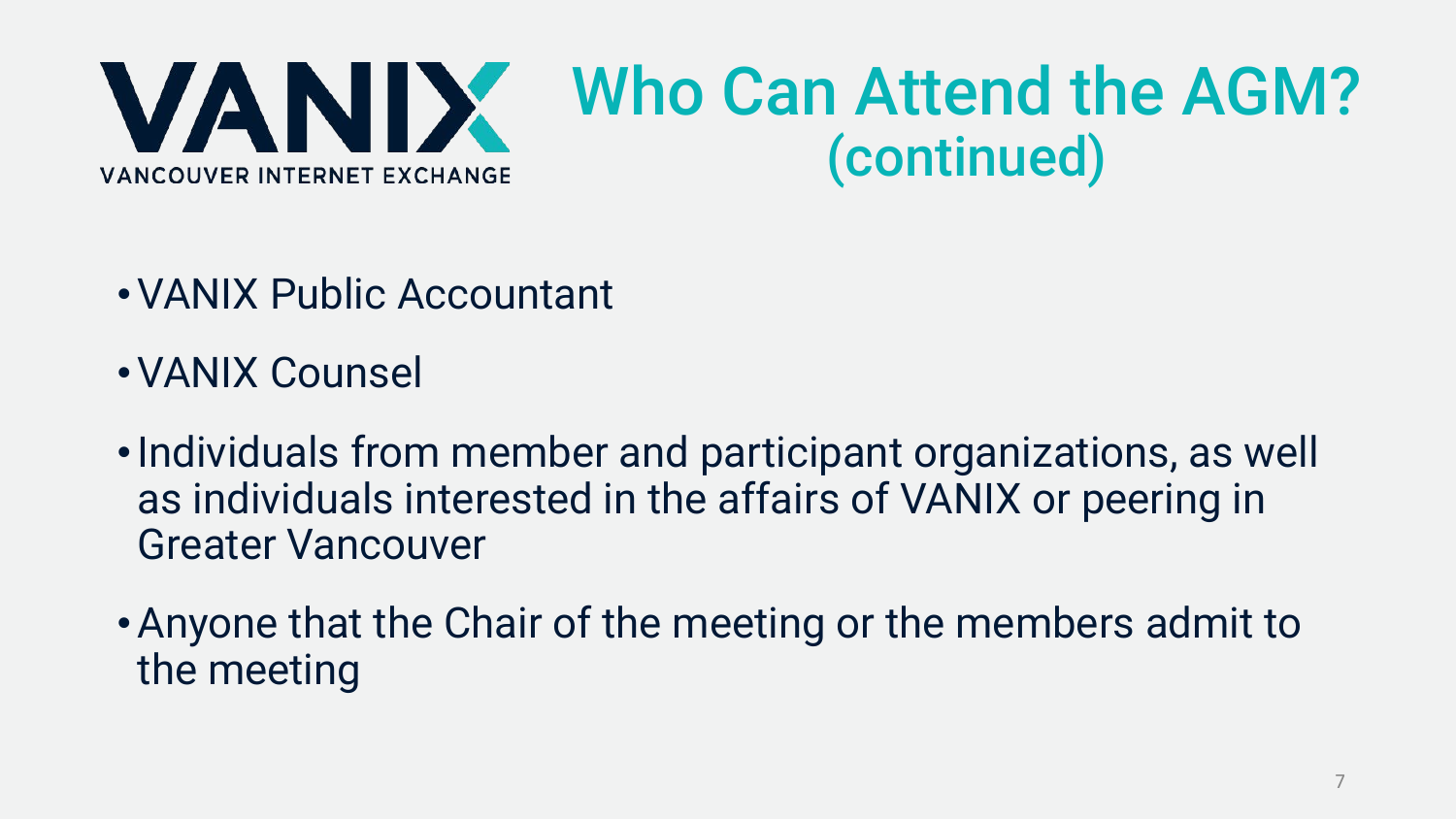

### Who Can Present, Discuss Motions & Vote?

- •One designated individual (DMR or Proxyholder) from each member
- •That individual must have signed in as such for the meeting
- •Directors, the public accountant and counsel can also take part in the discussions in order to discharge their duties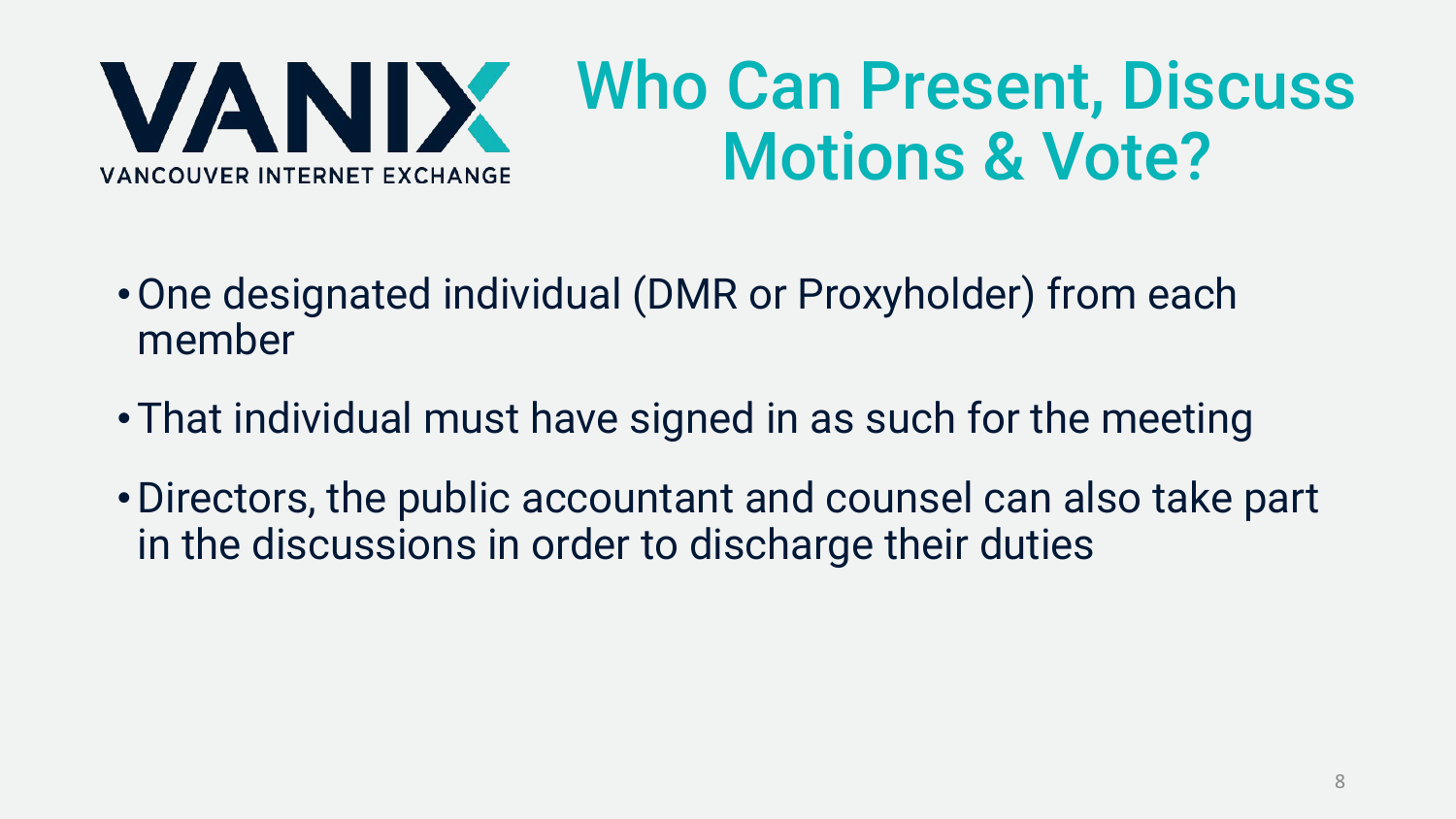

## Voting Procedure

- •A DMR or proxyholder from each member must move each proposed motion and another must second it – **please use the "raise hand" function in Zoom to move or second a motion.**
- •Discussion of the motion **please use the "raise hand" function in Zoom and the host will call your name to speak.**
- •The DMR or proxyholder votes **please use the "raise hand" function when voting for, against or withholding.**
- •**The meeting host will "lower hands" once the count is complete.**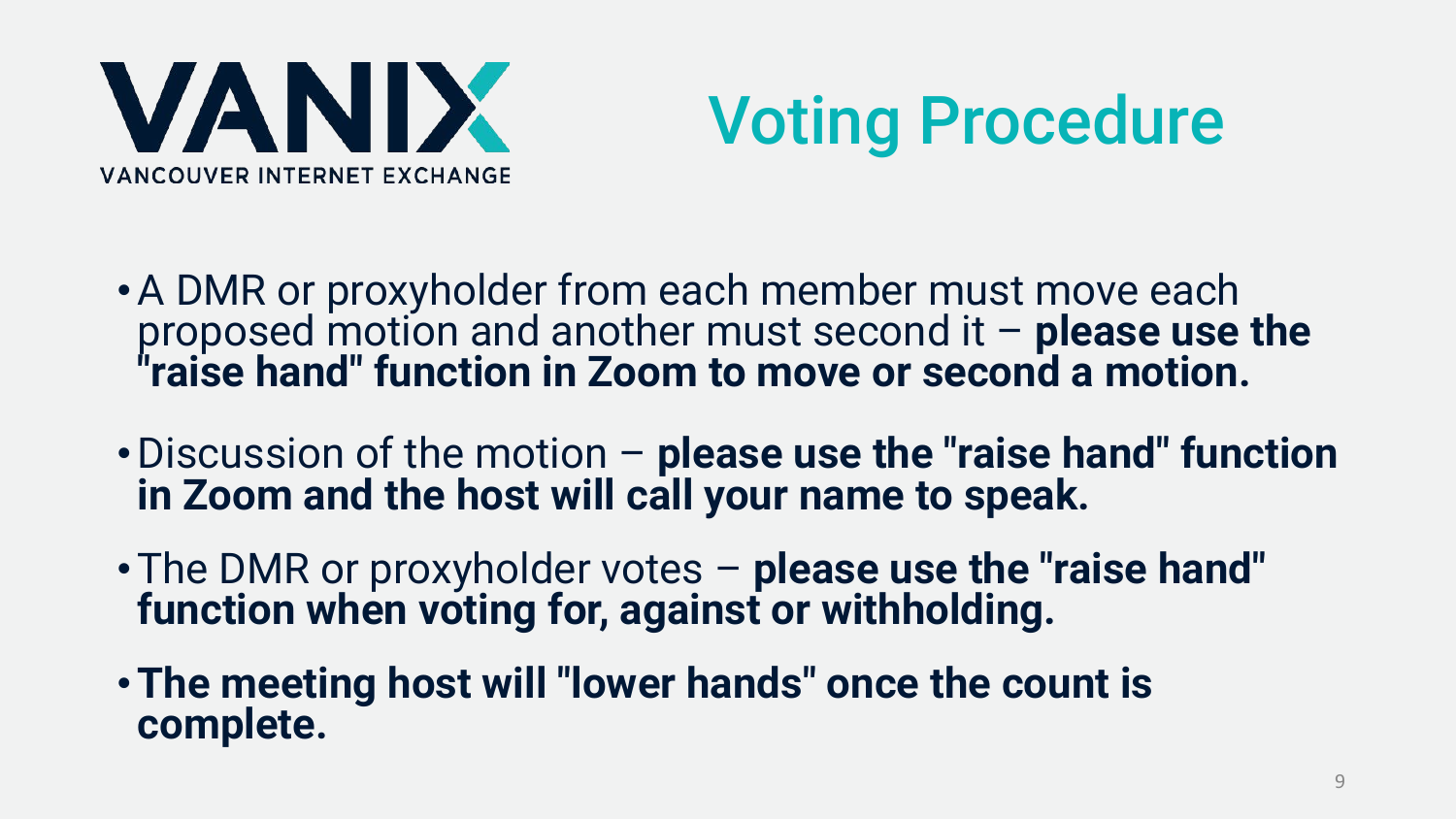

### Voting Procedure (continued)

- •Voting will take place by a Zoom "show of hands" unless a ballot is requested
- •Motions will pass or fail based on a majority of votes cast (i.e., 50% plus one)

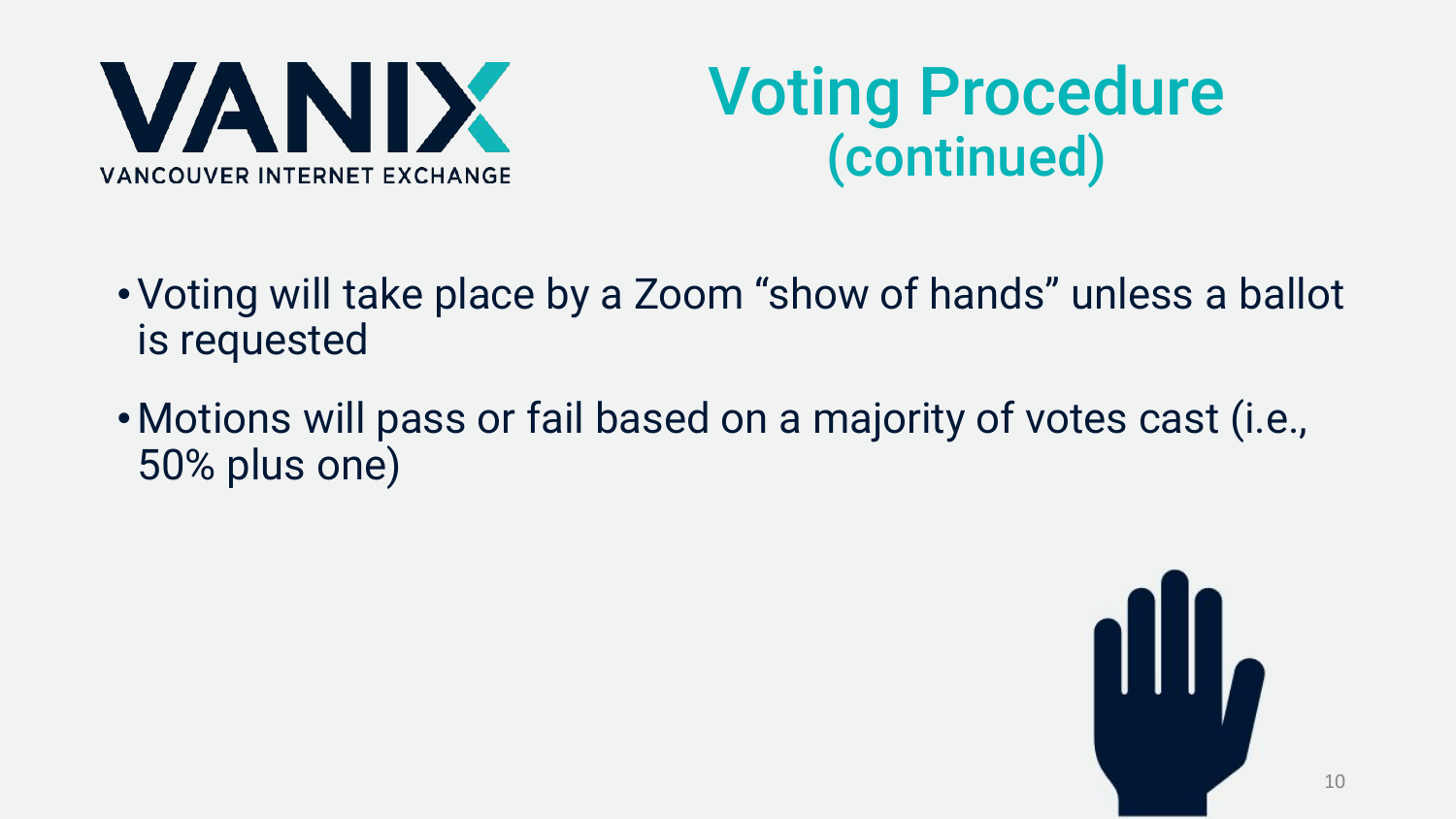

## Proposed Agenda

- 1. Call to Order (already occurred)
- 2. Adoption of agenda
- 3. Approval of minutes of the 2020 Annual Meeting
- 4. Chair's Report to the Members
- 5. Receipt of Review Engagement Financial Statements for 2020 (following treasurer and public accountant reports)
- 6. Appointment of Public Accountant
- 7. Election of Directors
- 8. Ratification of Director and Officer Actions
- 9. Adjournment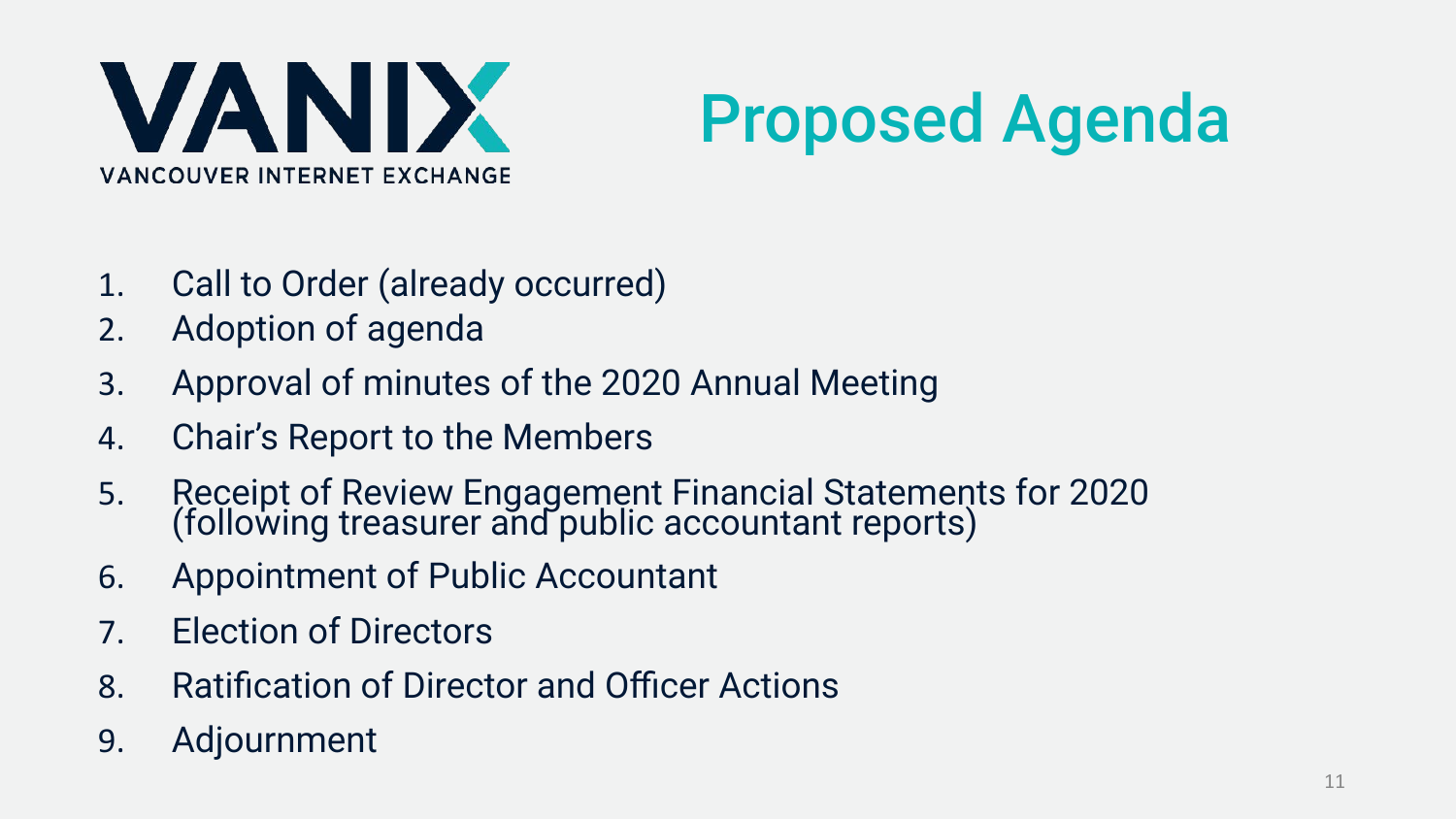

- •Proposed motions will be shown they were prepared ahead of time to help the members ensure that motions are clear, achieve desired purpose and facilitate the recording of accurate minutes of the meeting
- •As each proposed motion is displayed, member representatives and proxyholders will be invited to move and second them
- •Discussions and votes will follow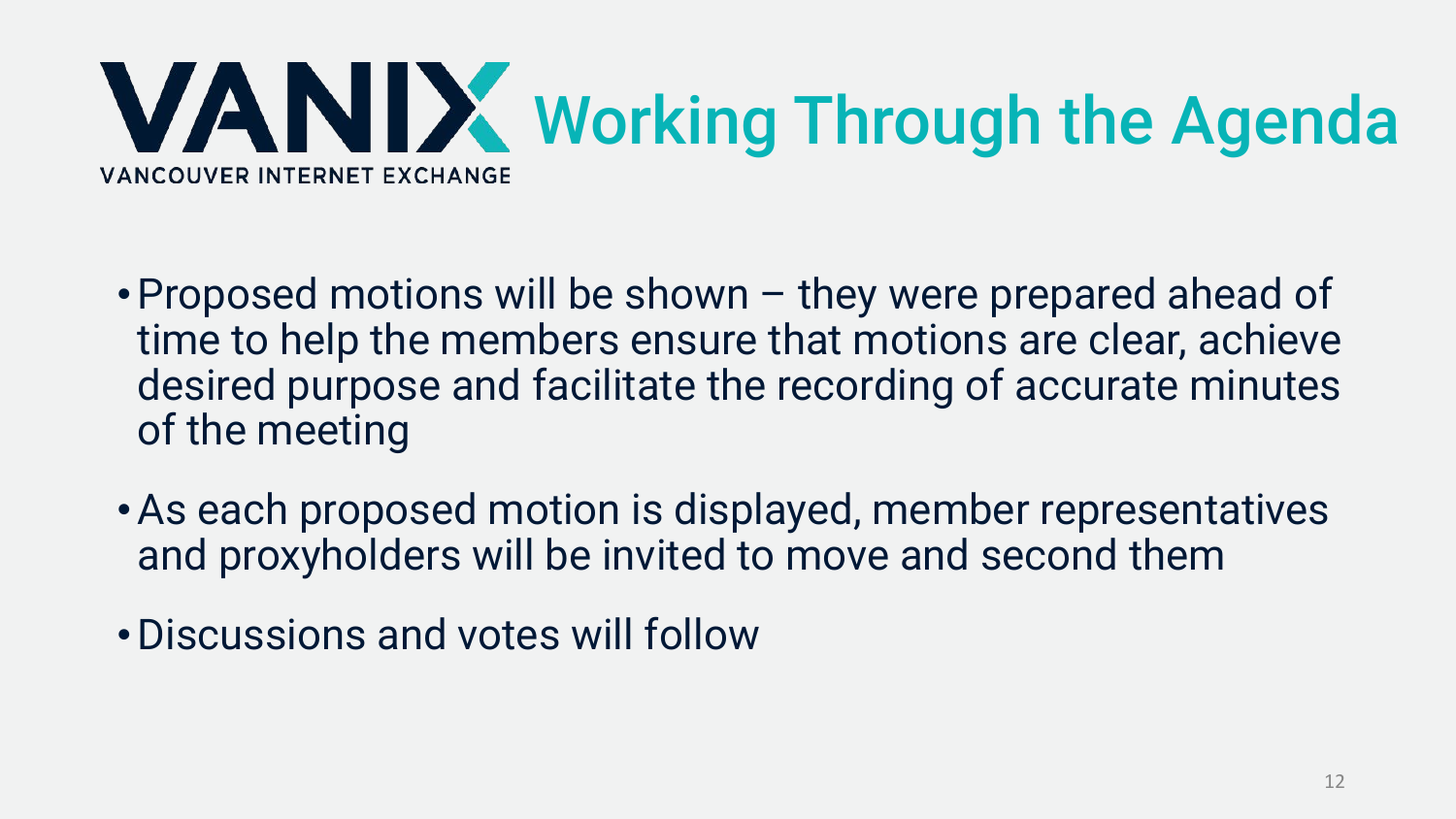

# Adoption of Agenda

### PROPOSED RESOLUTION:

- •**BE IT RESOLVED THAT** the agenda for the 2021 annual meeting of members of the Corporation is hereby approved.
	- The motion carried.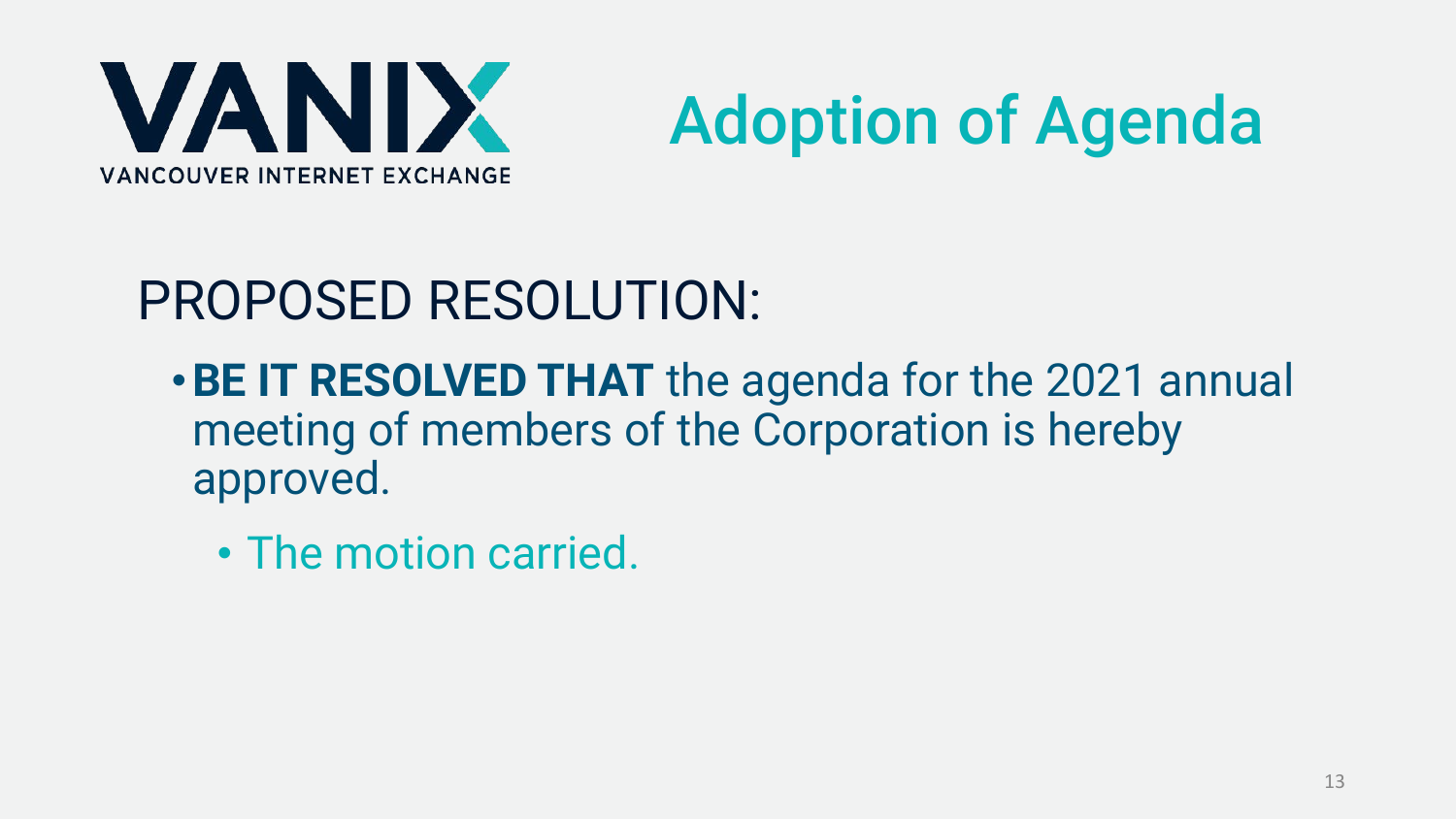



### PROPOSED RESOLUTION:

- •**BE IT RESOLVED THAT** the minutes of the 2020 annual meeting of members of the Corporation are hereby approved.
	- The motion carried.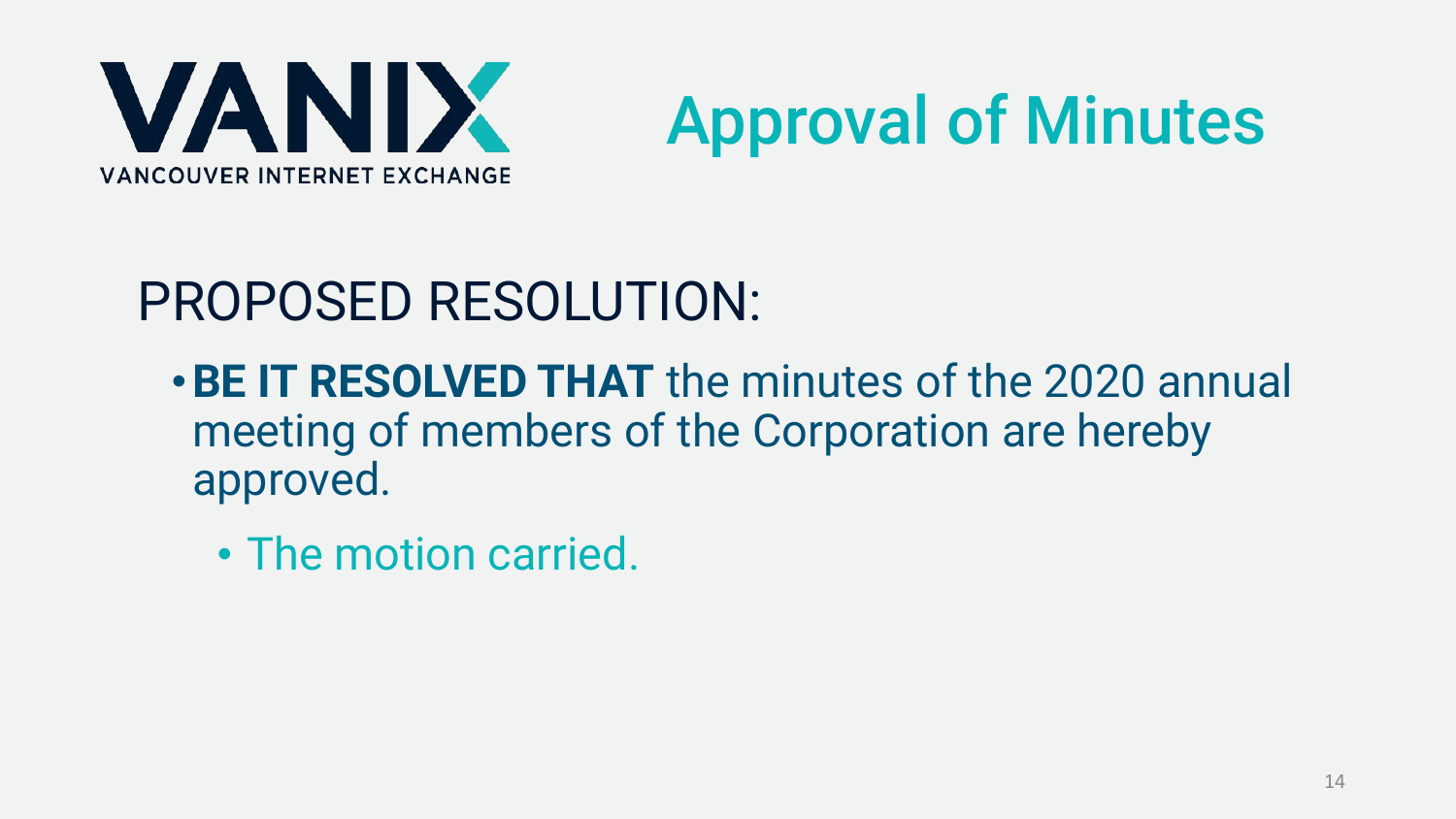

- In 2020/2021, we continued to focus on streamlining the business operations of the IX and creating additional value for peers
- Some of the past year's achievements include:
	- Cross-connect upgrades (more on this later from Tom)
	- Revised pricing schedule with price reductions & incentives for additional ports
	- Completion of streamlined onboarding process
	- Upgrading & incentivizing Participants on 1Gbps Ports to 10Gbps Ports
	- Presence in VAN3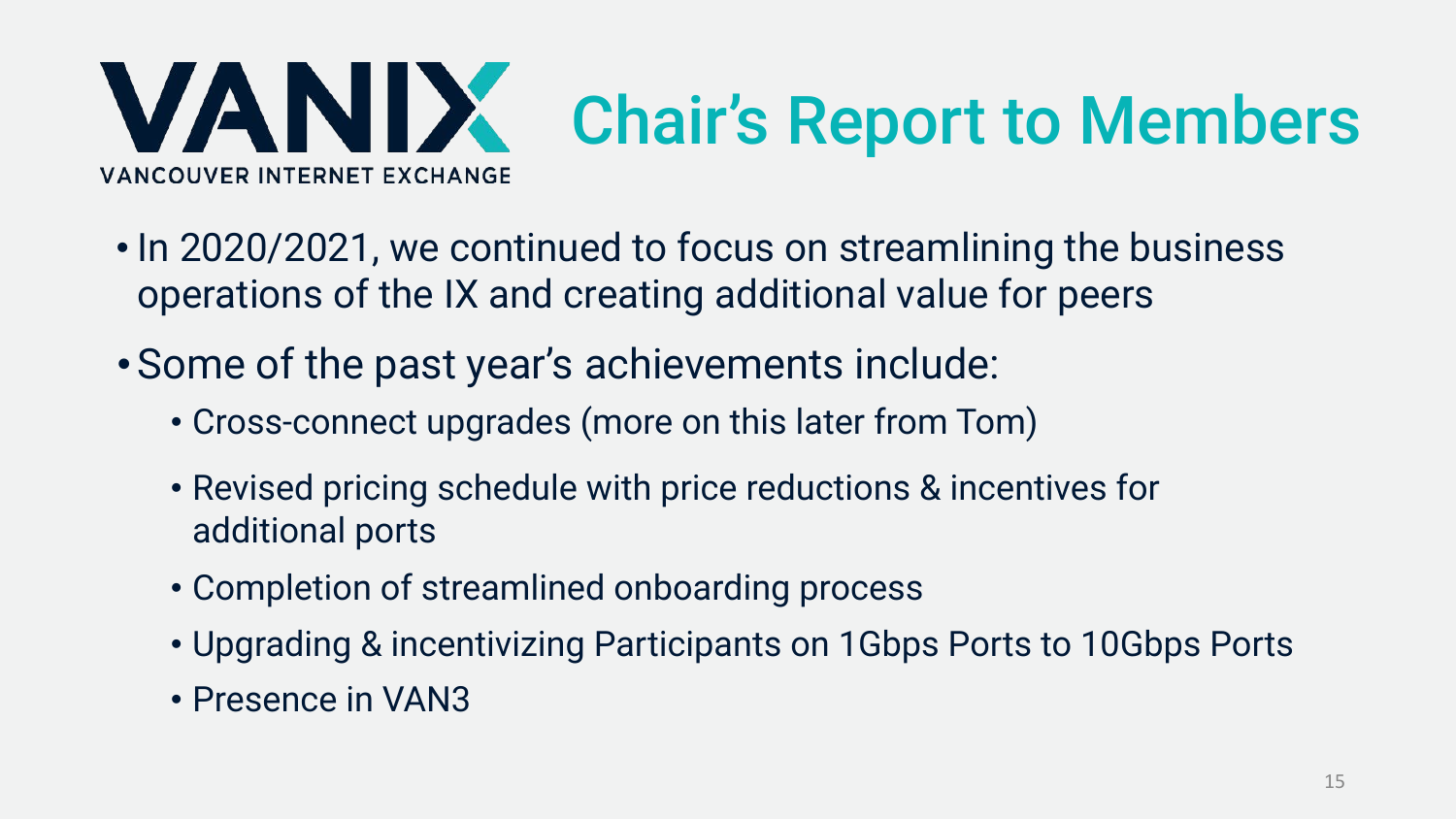VANIX **VANCOUVER INTERNET EXCHANGE** 

### Chair's Report to Members (Continued)

- Some of the past year's achievements include:
	- Implementation of new By-laws approved at the 2020 AGM
	- Streamlining and documentation of governance structure; preparation of board manual and policies
	- Recruitment of additional volunteers
	- Formation of the Executive Committee and Finance and Audit Committee
	- Developed & approved the 2022-2024 Strategic Plan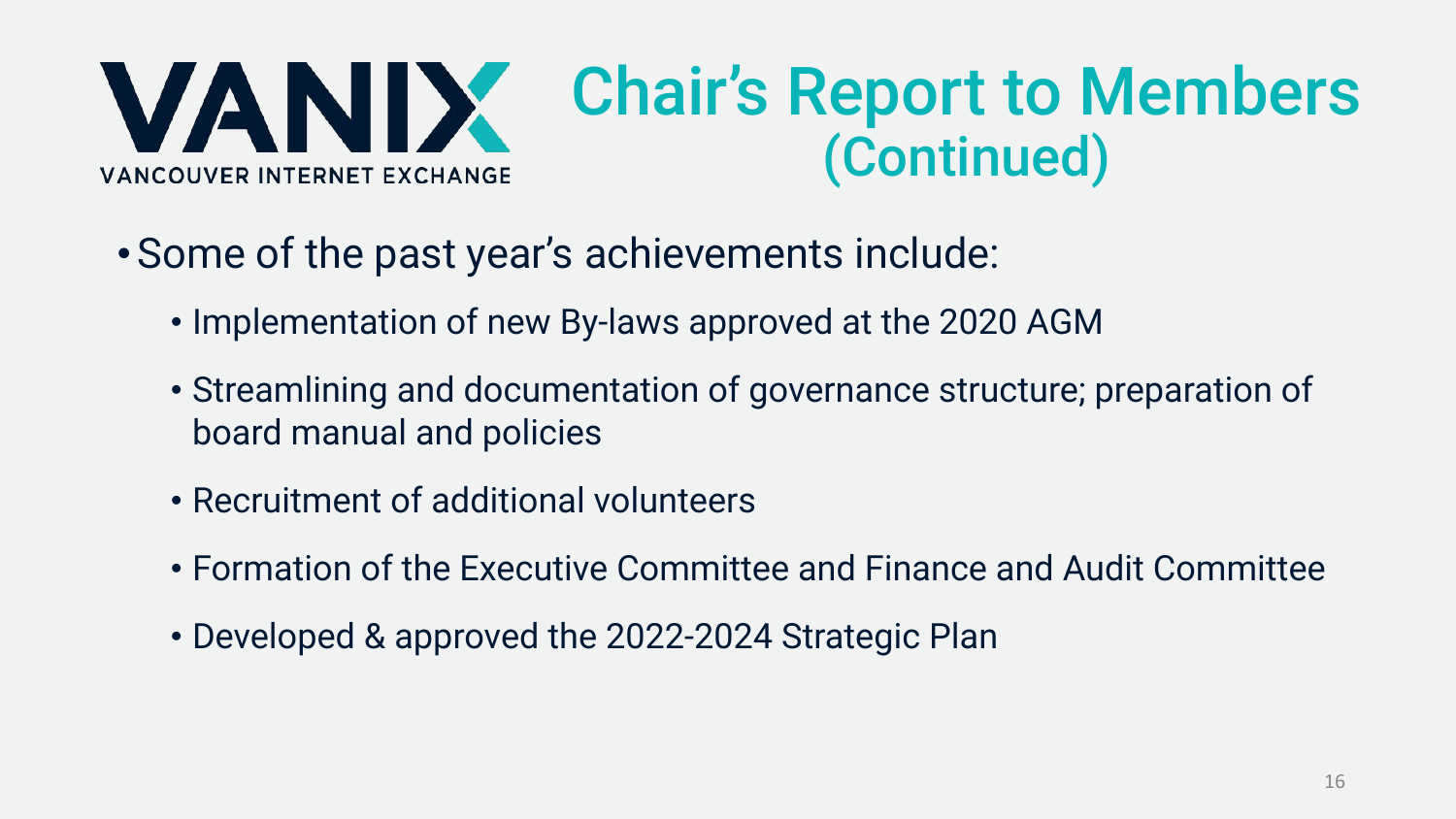

- •Total of 65 Participants in 2020 with 72 Ports (includes 7 new Participants since the 2020 AGM)
- •Additionally, a number of participants have upgraded to larger ports or purchased additional ports.
- •MANRS compliance application completed and approved
- No significant operational outages of the exchange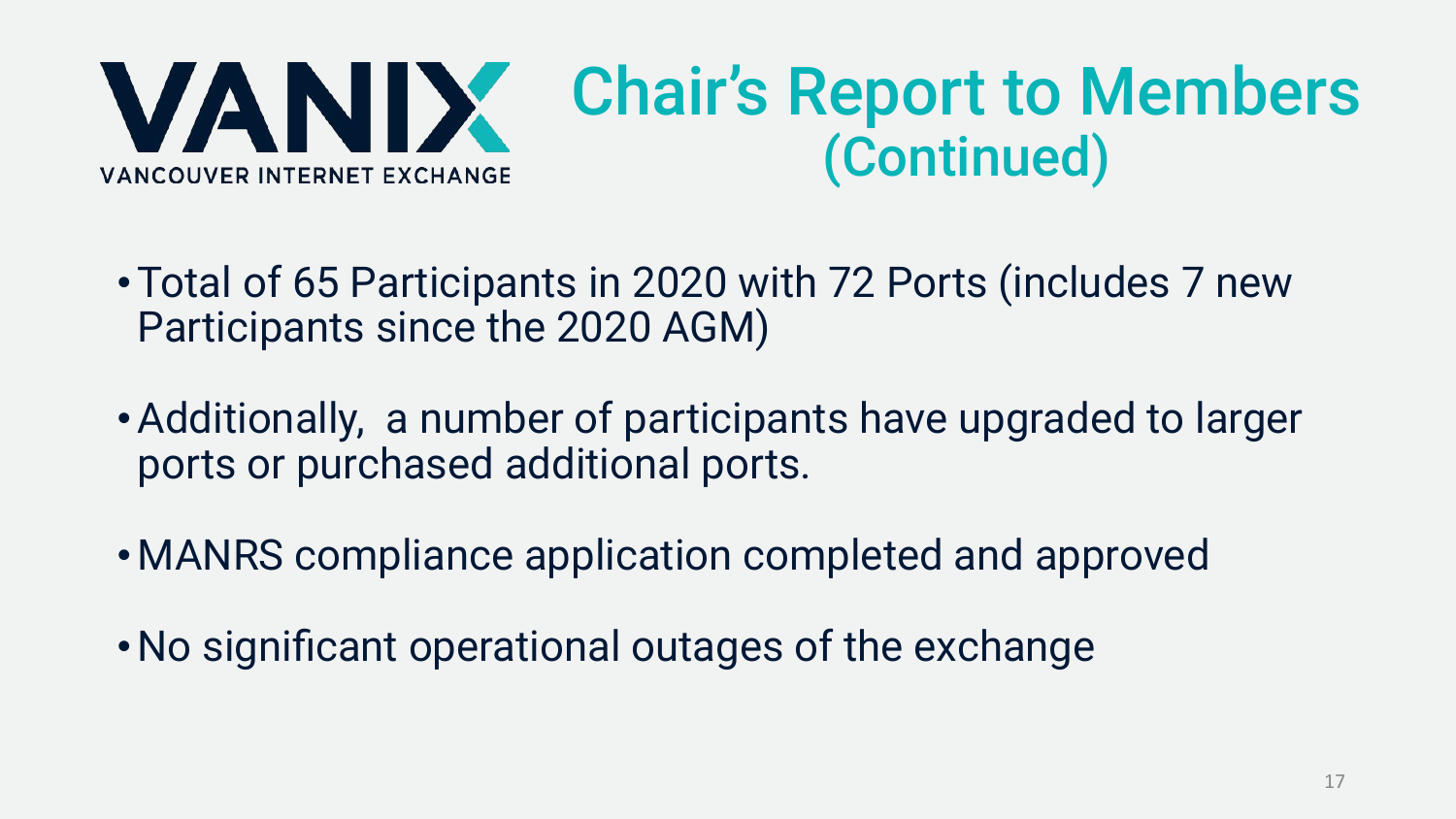

- •A **BIG** thank you for ongoing support to:
	- Skyway West for providing rack space, power, cross-connects, Internet, and remote-hands support
	- Cologix for providing rack space, power and cross-connects and fibre connectivity
	- Aptum Technologies for providing rack space, power and cross-connects
	- CIRA for ongoing support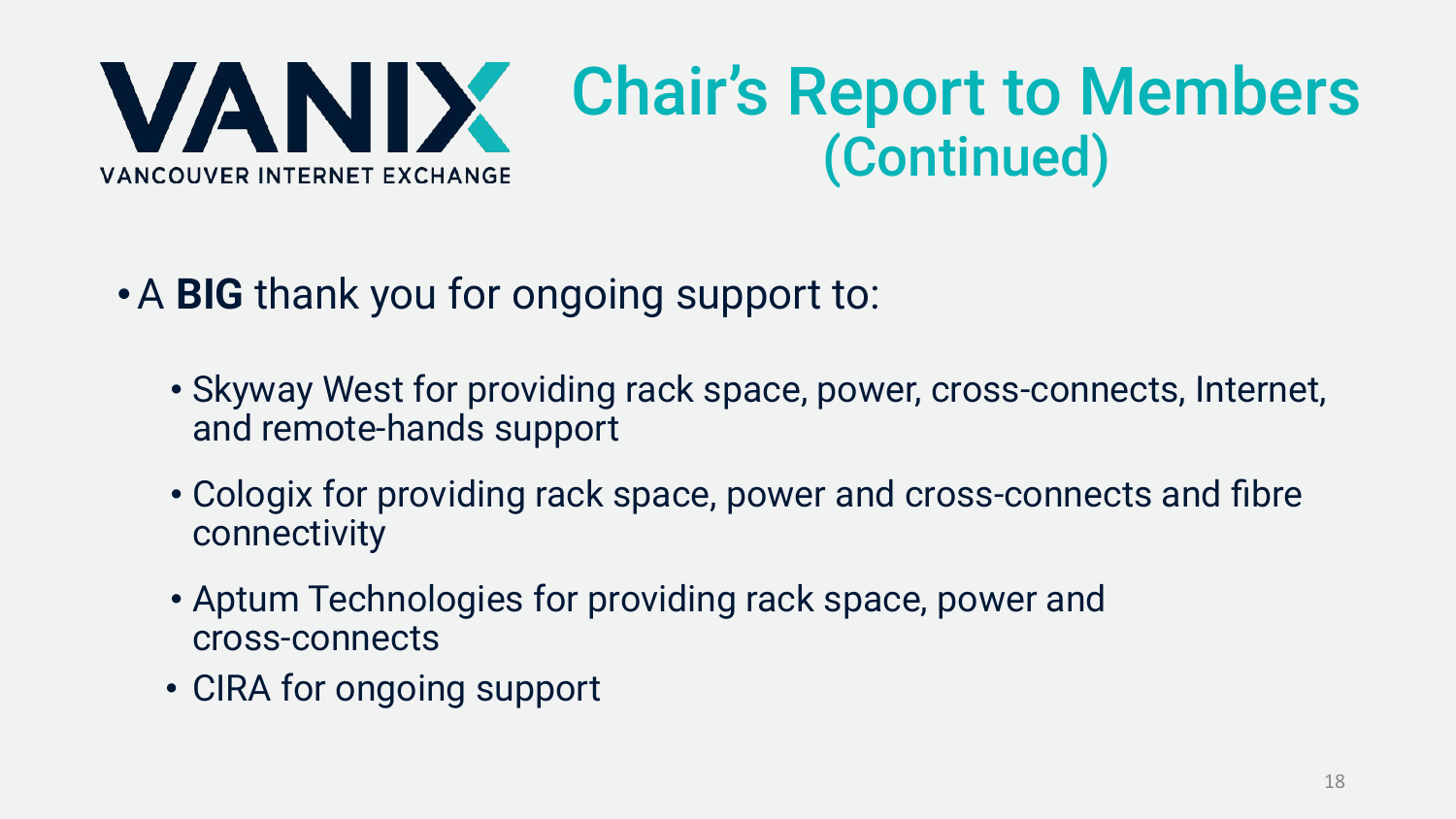

- Many **thanks** for new sponsorships this year from:
	- Internet Society (ISOC) sponsorship funding for developing the VANIX 2022 - 2024 Strategic Plan
	- Polaris Realty (Harbour Centre) for providing rack space, power and connectivity
	- Arista Networks sponsorship for core network switches
	- Columbia Networks for the sponsorship of a 100 Mbps Internet connection at VAN3 for use by VANIX for out-of-band management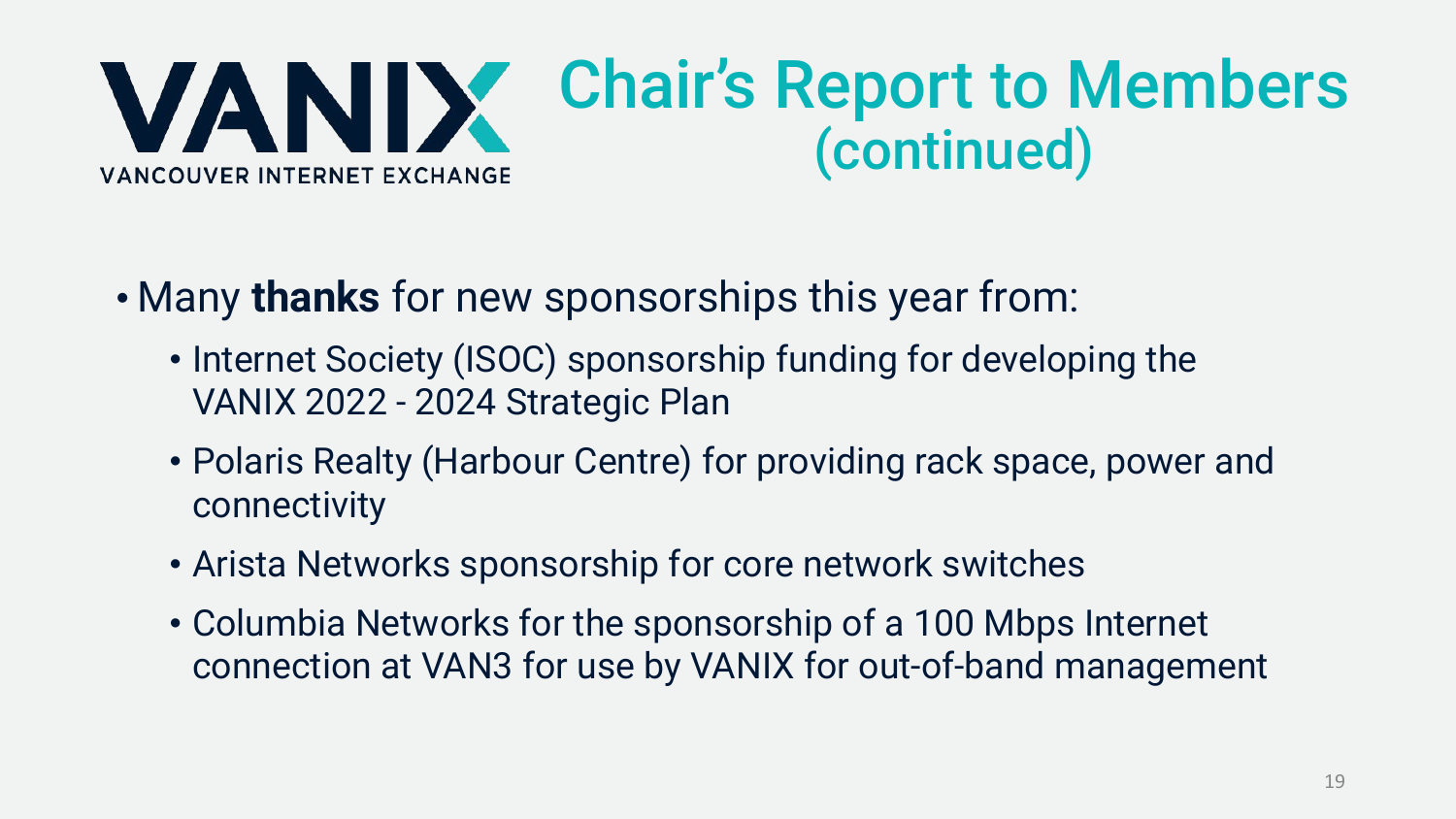

- •Also, a **BIG** thank you to:
	- Ripan Gill for her process development work and serving as the Administrative Officer for VANIX
	- All of our volunteers, including my fellow directors and officers, various committee members and others, without whom we could not operate the exchange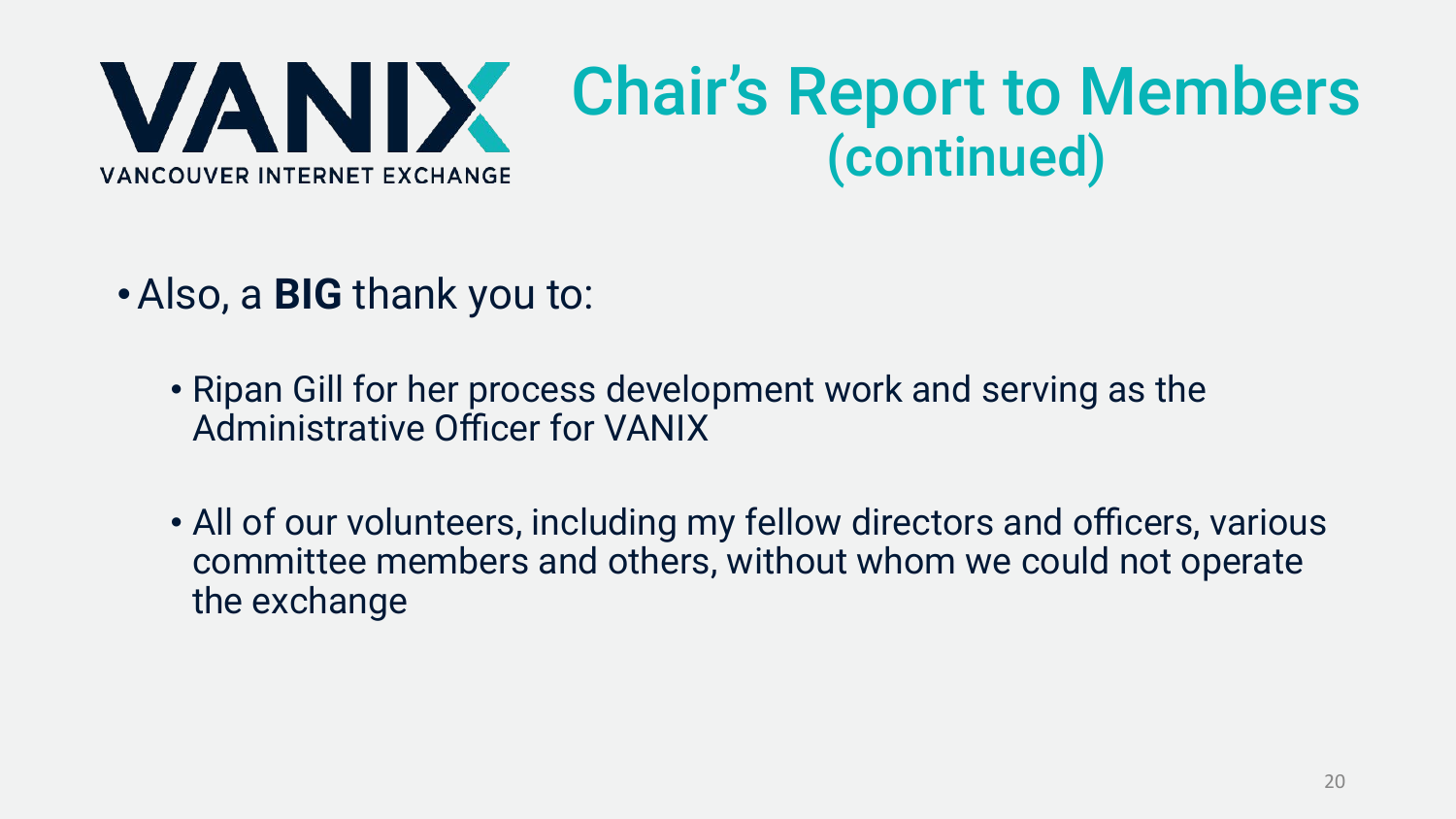VANIX Chair's Report to Members (continued)**VANCOUVER INTERNET EXCHANGE** 

Thank you to our Directors & Volunteers on our committees

- Existing Committees:
	- Operations Committee
	- Marketing Committee
- To increase efficiencies, we have added:
	- Executive Committee
	- Finance & Audit Committee
	- Facilities Working Group
- We continue to work through COVID Protocols and thanks to everyone for their understanding & patience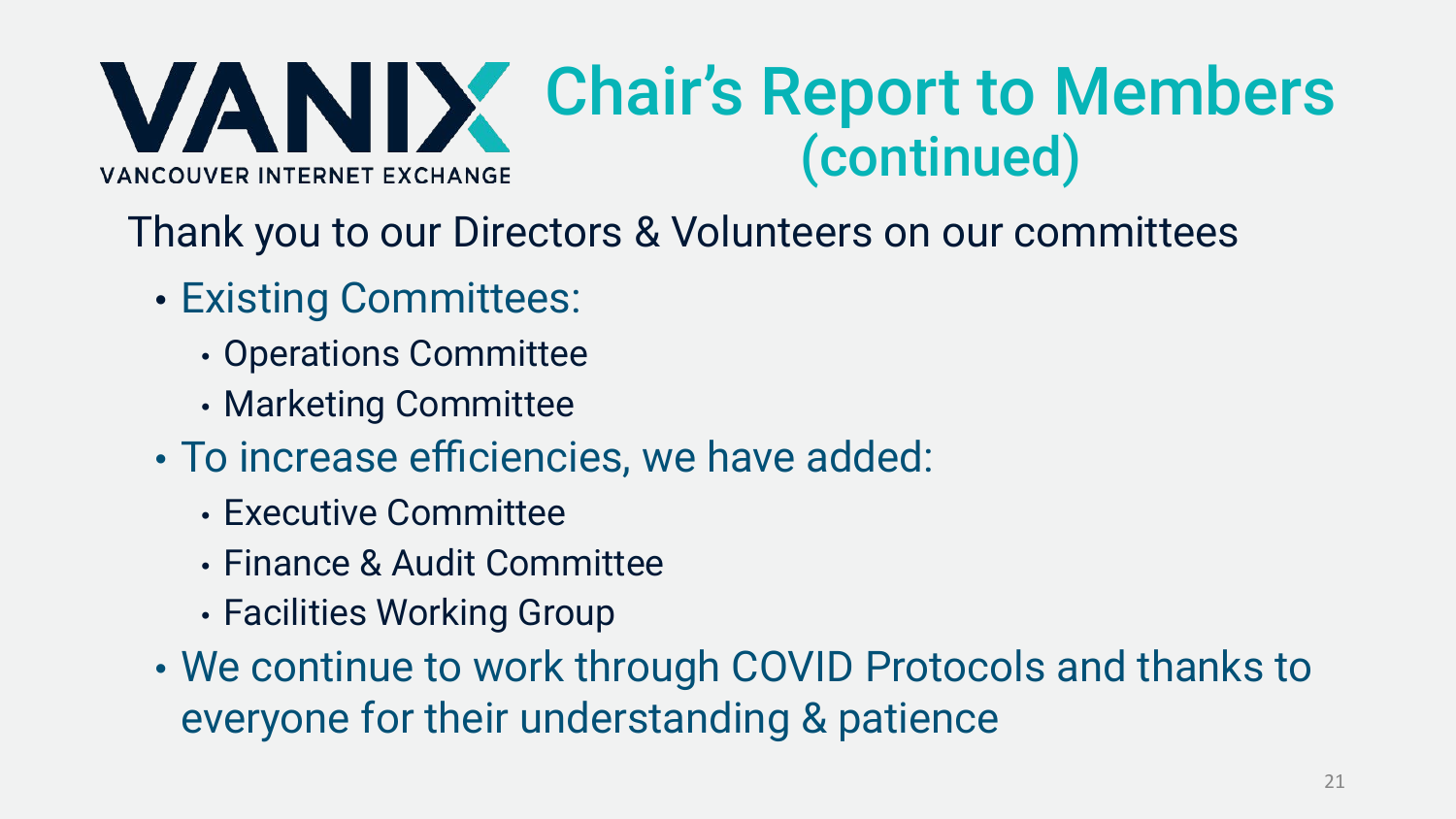

### Receipt of 2020 Financial Statements

#### Receipt of Review Engagement Financial Statements for 2020

- Report of Treasurer on Financial Statements (Julia Aspinall)
- Report of Public Accountant of Corporation (Robert W.R. Bishop, CPA)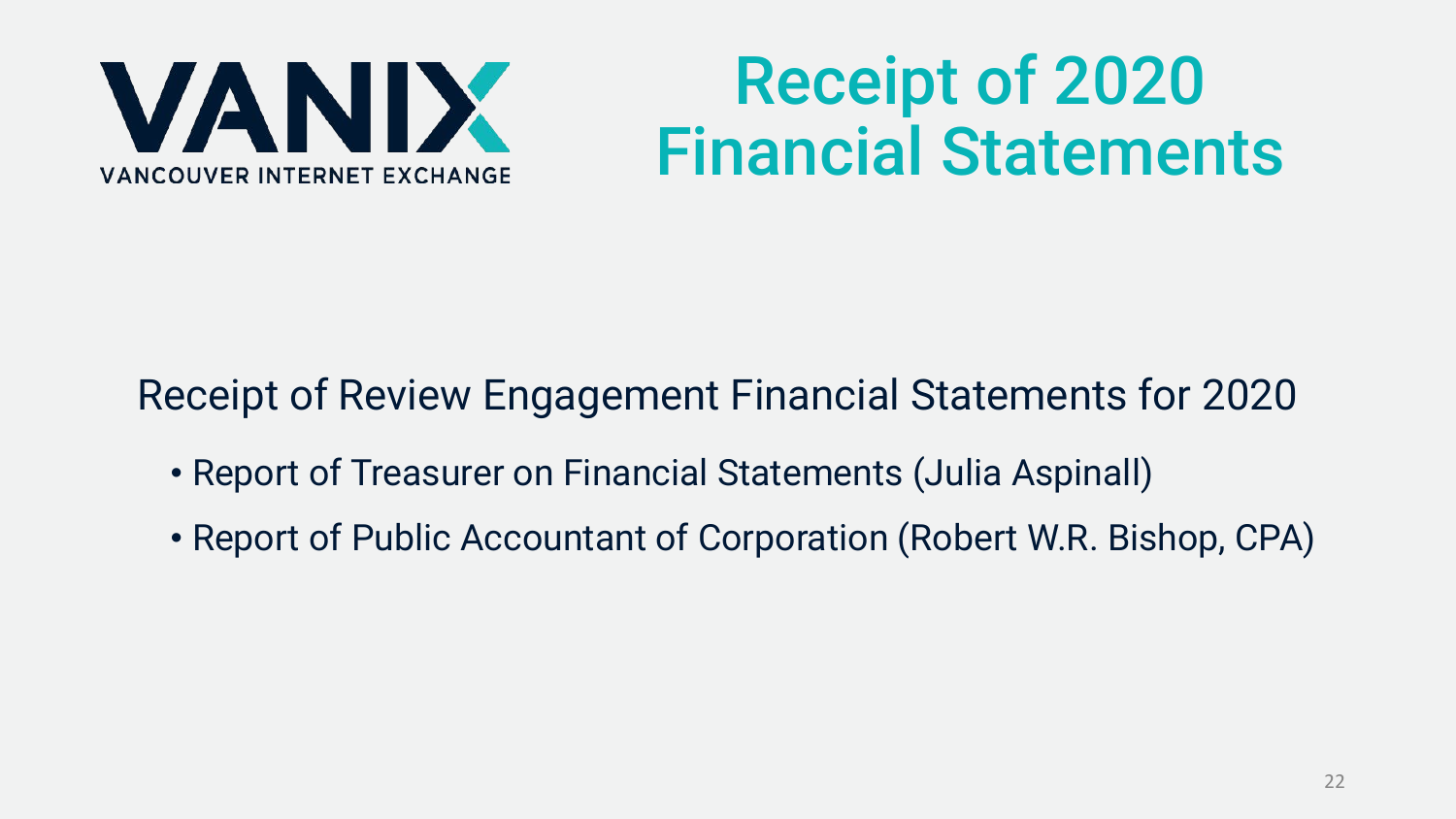

### Receipt of 2020 Financial **Statements** (Julia Aspinall)

### PROPOSED RESOLUTION (VOTING MAY ONLY BE "FOR" OR "WITHHOLD"):

- •**BE IT RESOLVED THAT** the 2020 financial statements of the Corporation and review engagement report of the public accountant thereon are hereby received by the voting members of the Corporation.
	- The motion carried.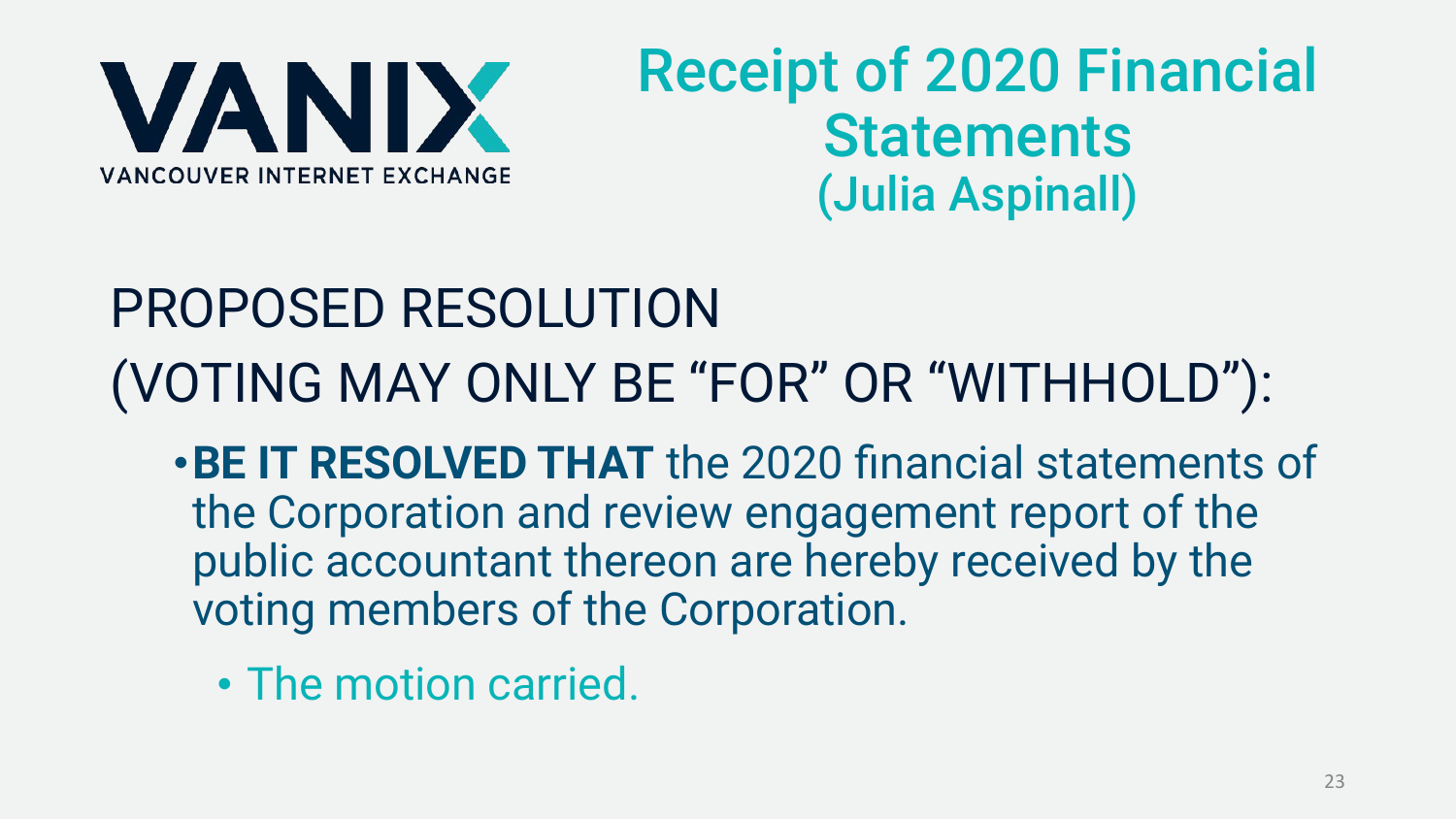

### Appointment of Public Accountant (Julia Aspinall)

### PROPOSED RESOLUTION: (VOTING MAY ONLY BE "FOR" OR "WITHHOLD"):

- •**BE IT RESOLVED THAT** Robert W. R. Bishop, C.P.A. be and is hereby appointed as the public accountant of the Corporation to hold office until the close of the next annual meeting of the Corporation with the directors authorized to fix the remuneration of the public accountant.
	- The motion carried.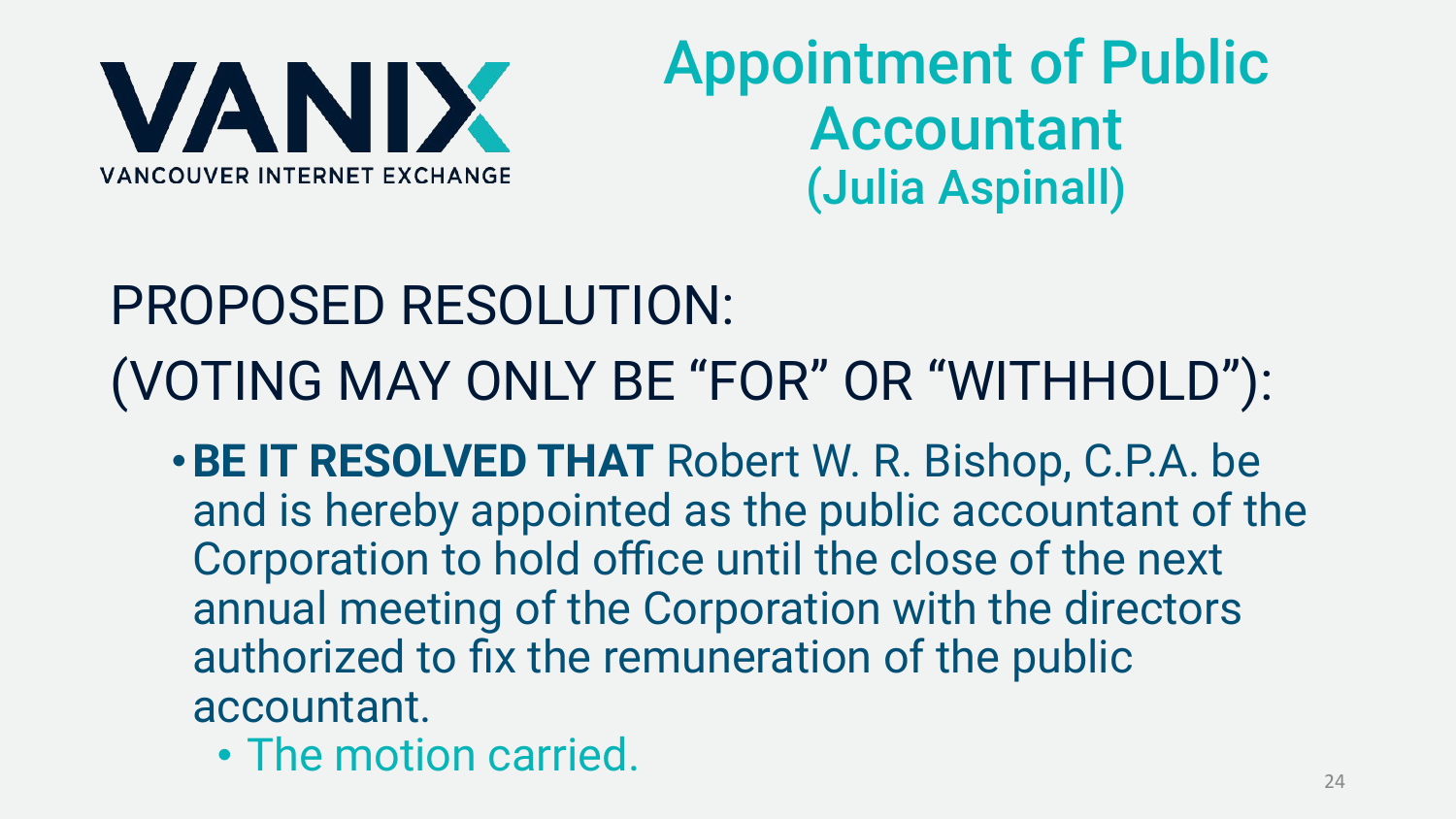

### Election of Directors (Chris Tacit)

The following five directors' terms are expiring at the close of this meeting:

- Scott Jamieson\*
- •Christopher Murray\*
- •Chris Tacit
- •Dan Rink
- •Marilyn Hay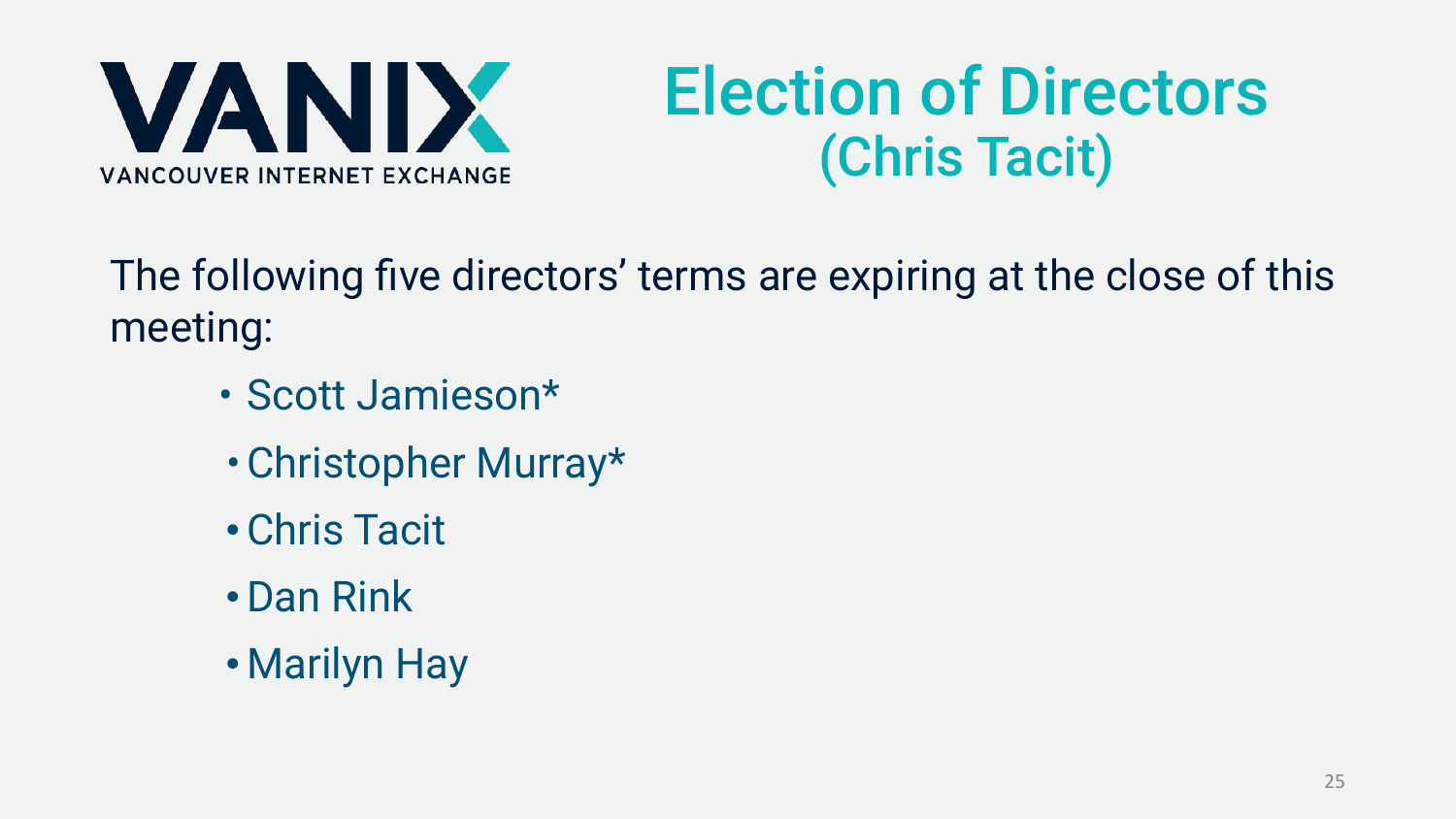VANIX **VANCOUVER INTERNET EXCHANGE** 

### Election of Directors (Chris Tacit)

The following individuals have each been nominated to stand for election as directors at this year's annual meeting of members for two-year terms:

- Jagrup Bains two years
- Scott Jamieson $*$  two years
- $\bullet$  Chris Laffin two years
- Chris Murray $*$  one year
- $\bullet$  Kelly Pritchard two years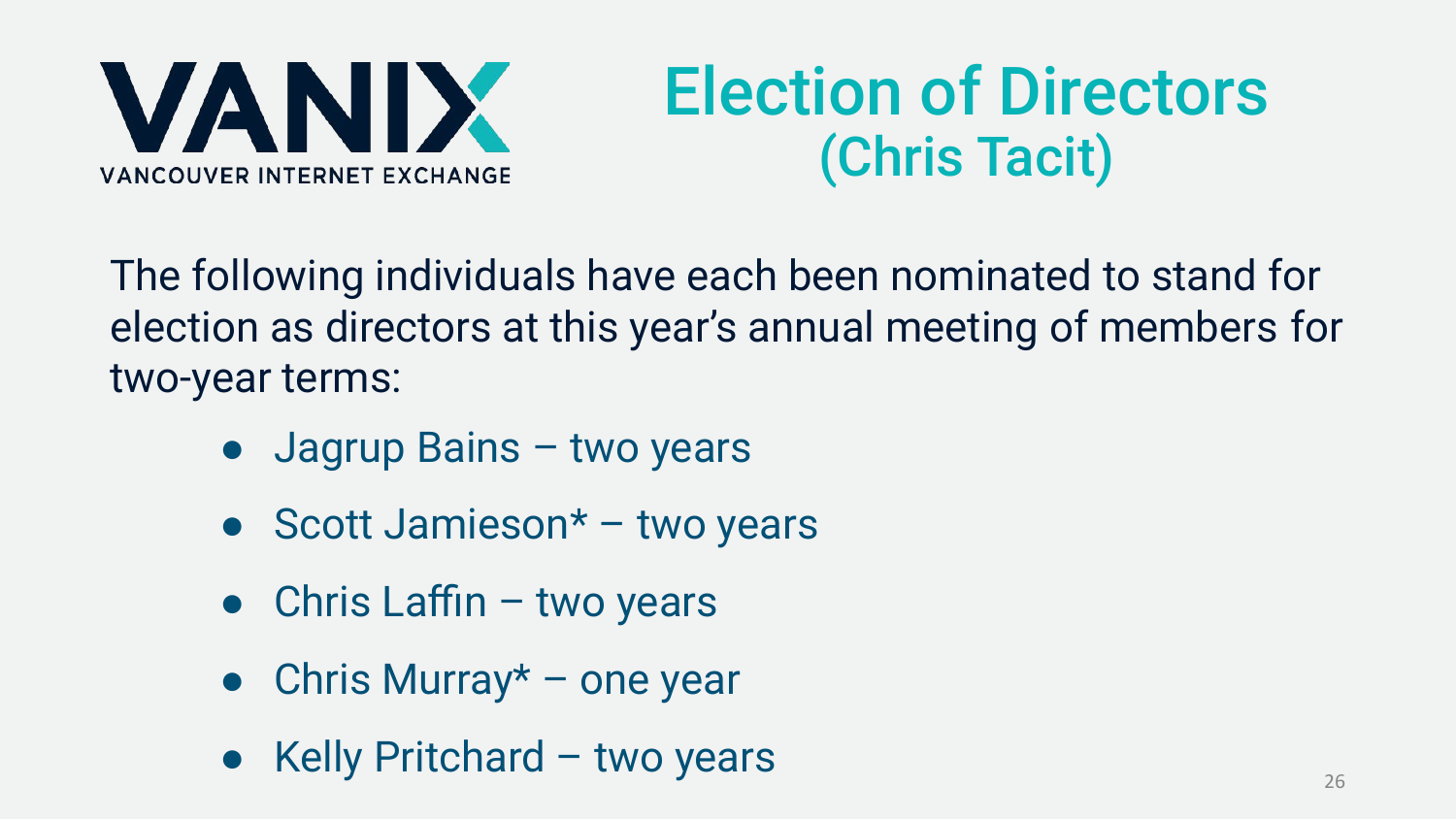**VANIX VANCOUVER INTERNET EXCHANGE** 

### Election of Directors (continued - Chris Tacit)

Since there are five nominees for five positions, the candidates have effectively been elected by acclamation as directors. More specifically, Jagrup Bains, Scott Jamieson, Chris Laffin and Kelly Pritchard have each been elected as a director of the Corporation by acclamation to hold office for a term ending at the close of the 2023 annual meeting of members of the Corporation, and Christopher Murray has been elected as a director of the Corporation by acclamation to hold office for a term ending at the close of the 2022 annual meeting of members of the Corporation, all subject to the by-laws of the Corporation.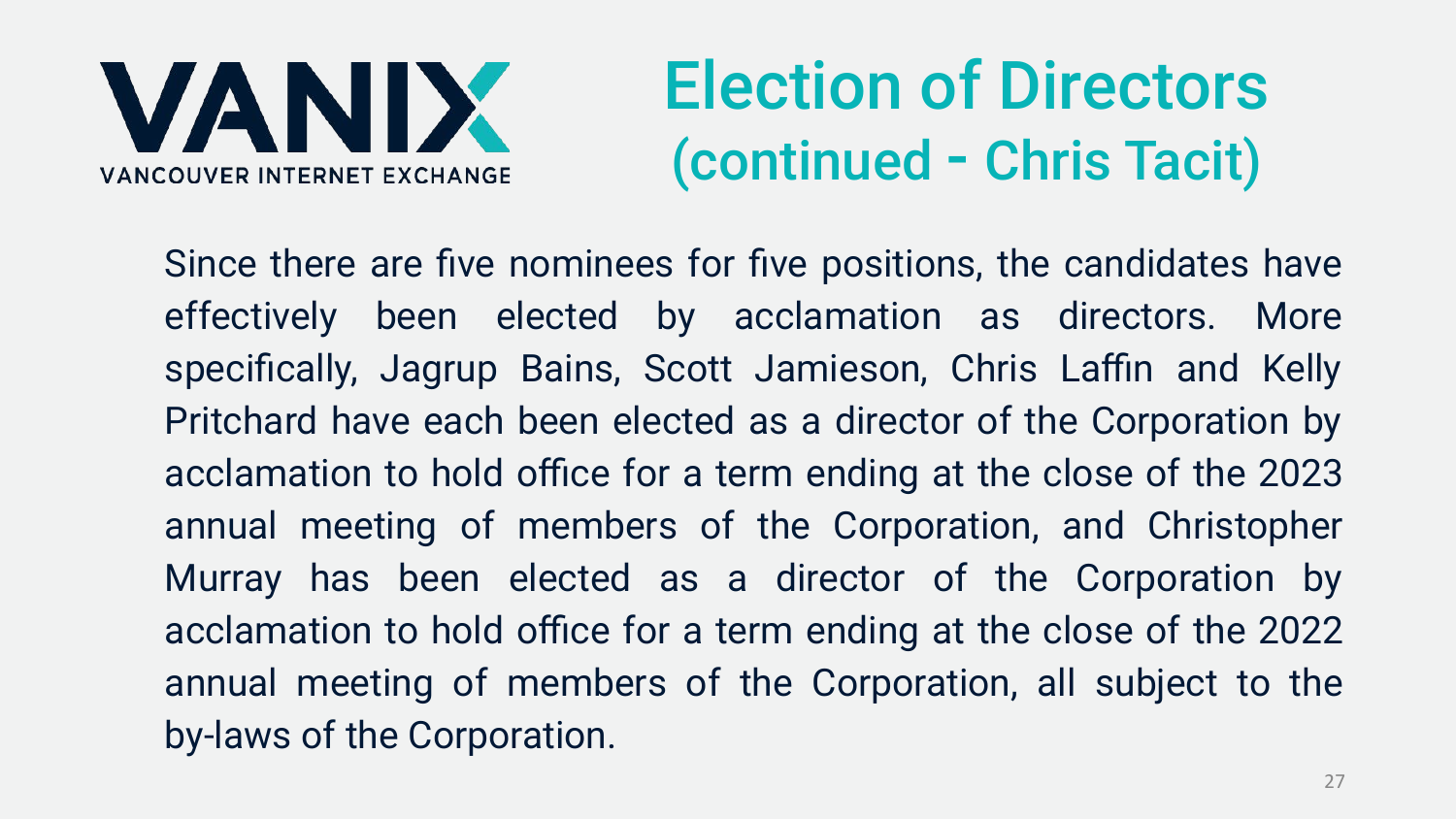

### Thank you to Retiring **Directors** (Scott Jamieson)

The following three directors' are leaving the board at the close of this meeting:

- •Christian Tacit (also served as Secretary)
- •Dan Rink (also served as Marketing Committee Chair)
- •Marilyn Hay (also served as Vice Chair and Chair)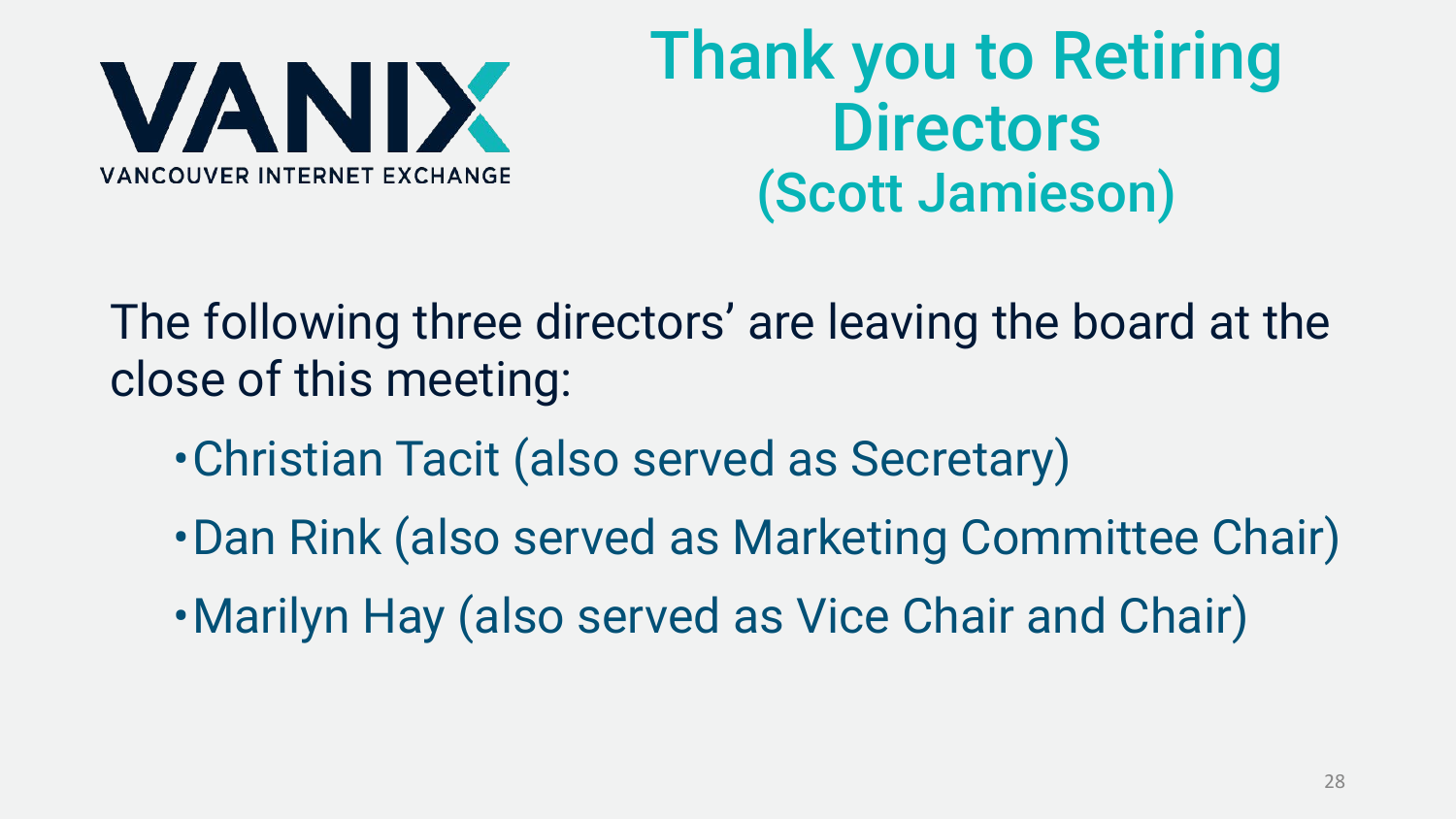#### 2021 Board of Directors and WANIX Related Post-AGM Appointments (Scott Jamieson) **VANCOUVER INTERNET EXCHANGE**

The Vancouver Internet Exchange Board of Directors is as follows (with anticipated officer appointments):

- •Scott Jamieson (Chair)
- •Darin Young (Vice Chair)
- •Julia Aspinall (Treasurer)
- •Jagrup Bains (Secretary)
- •Tom Samplonius (Ops Committee Chair)
- •Kelly Pritchard (Marketing Committee Chair)
- •Chris Murray
- •Chris Laffin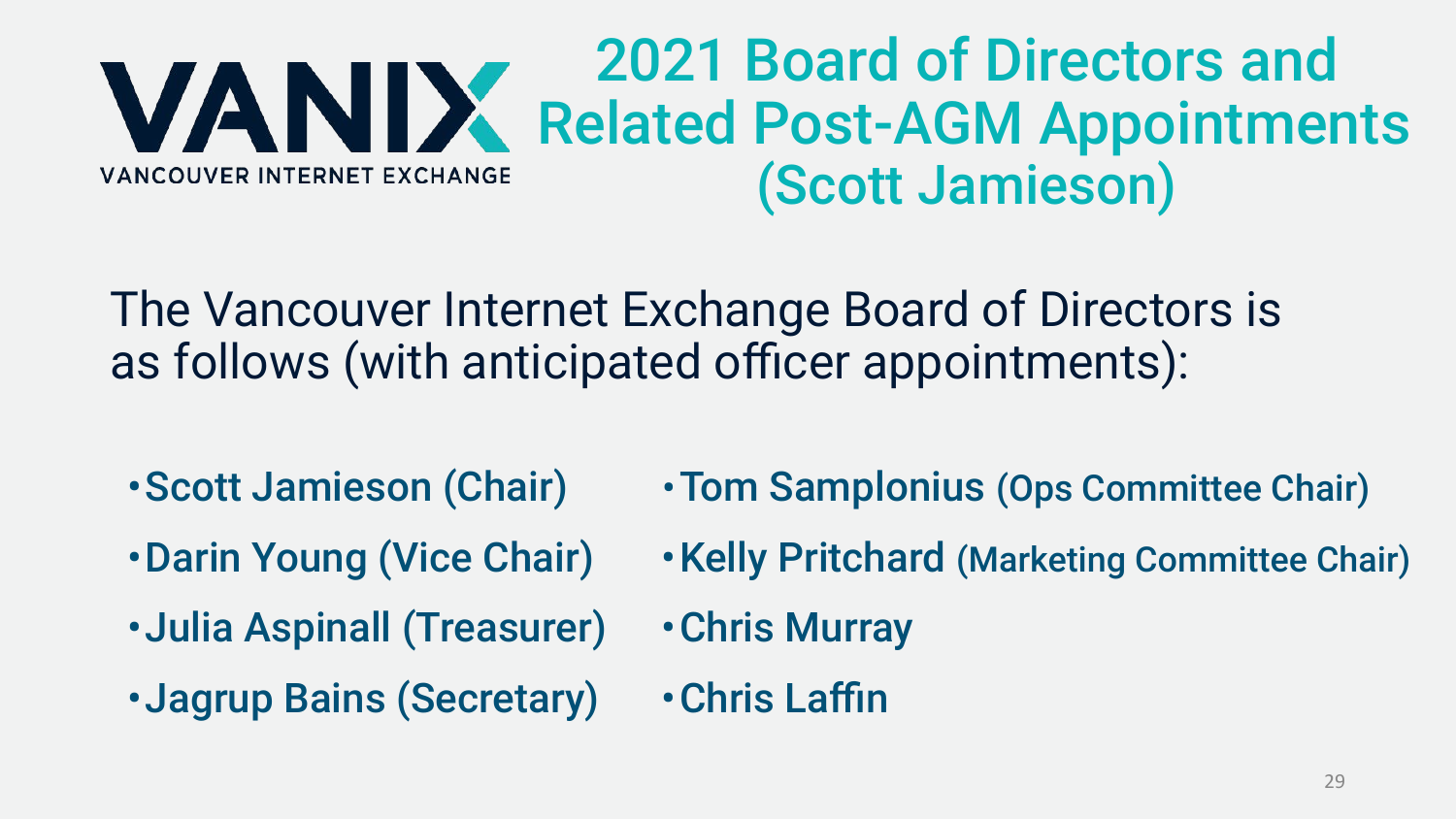

### Ratification of Director and Officer Actions (Marilyn Hay)

### PROPOSED RESOLUTION:

- •**BE IT RESOLVED THAT** all contracts, acts and proceedings of the directors of the Corporation made since the 2020 annual meeting of members of the Corporation are approved and confirmed.
	- The motion carried.